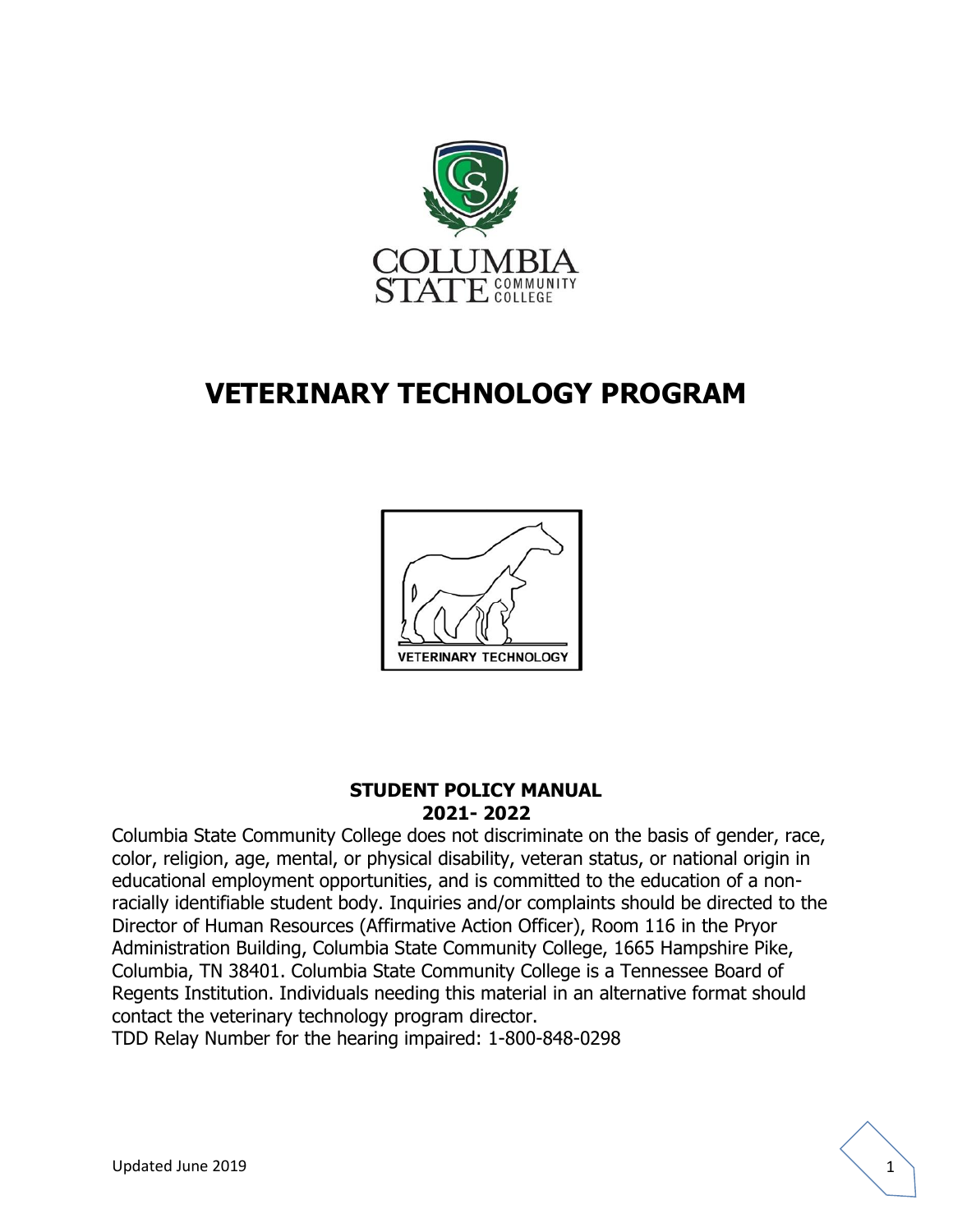# **TABLE OF CONTENTS**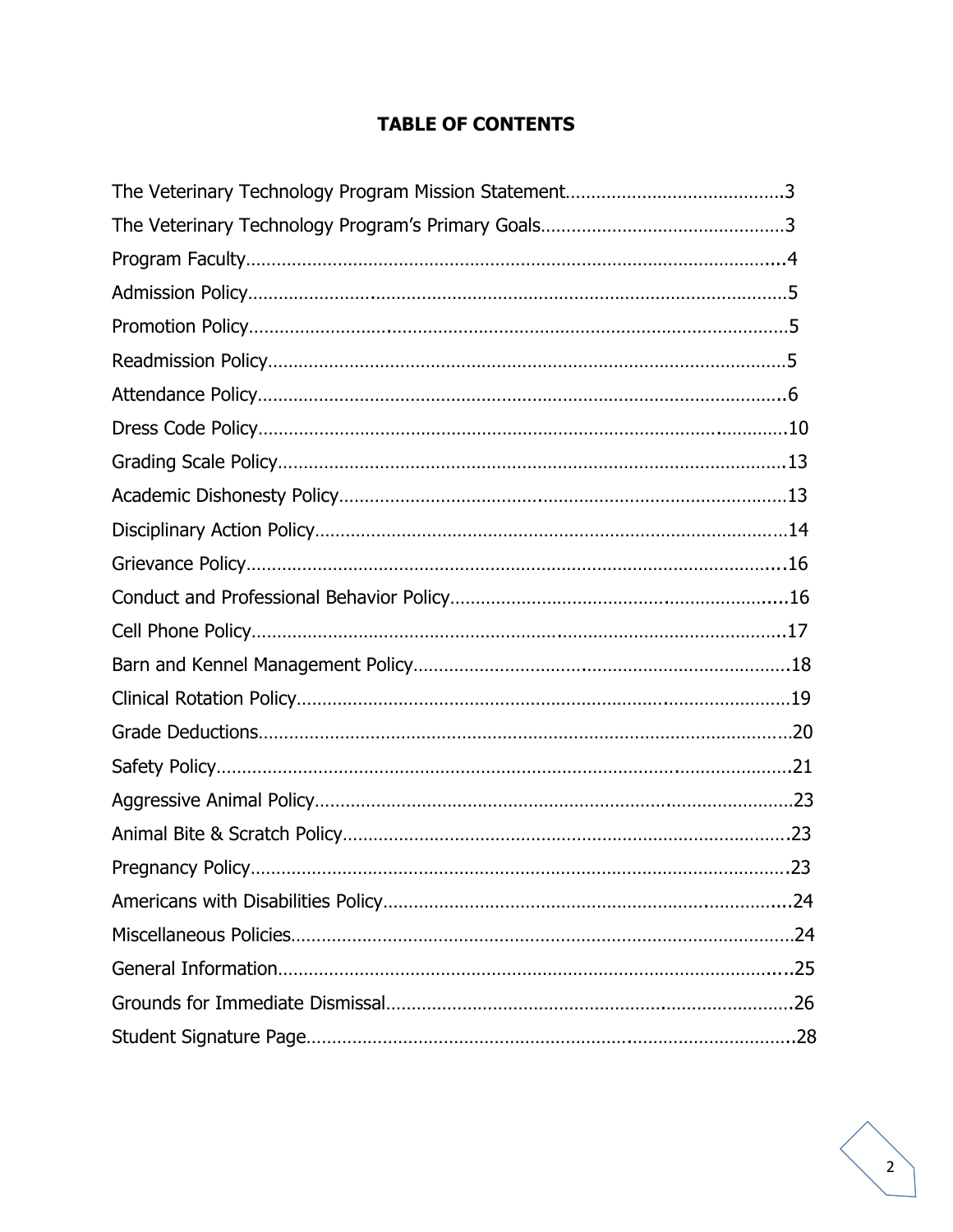# **The Veterinary Technology Program Mission Statement**

"To provide the student with knowledge and practical skills to assist the practicing veterinarian in providing high quality and efficient animal health care."

### **The Veterinary Technology Program's Primary Goals**

The primary goals of the Veterinary Technology Program

- 1. To ensure that each graduate has attained a level of competence that allows for the performance of essential tasks enumerated in the Accreditation Policies and Procedures of the American Veterinary Medical Association Committee on Veterinary Technician Education and Activities manual.
- 2. To provide effective instruction that will qualify the graduate to successfully complete the Veterinary Technician National Examination which is administered by the Tennessee Board of Veterinary Medical Examiners. Successful completion of this examination will allow the graduate to be licensed in Tennessee and be eligible for licensure in other states.
- 3. To develop in the student a sense of responsibility toward animals and people.
- 4. To instill in the student an appreciation of ethics and professionalism as they relate to veterinary medicine.
- 5. To promote the humane care of all animals.
- 6. To promote public health, safety, and disease prevention.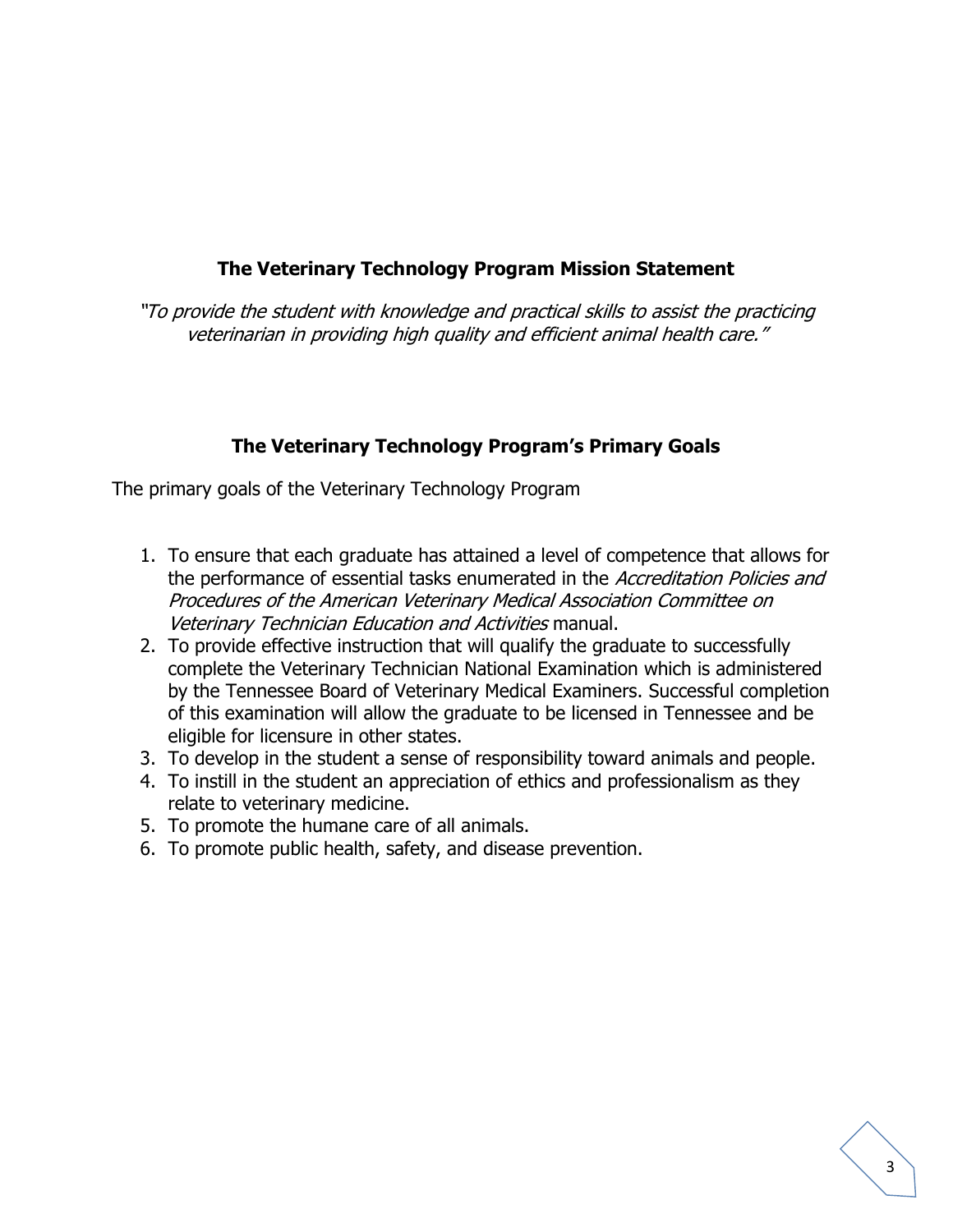# **Program Faculty**

Madonna Higgins, DVM, MVPH, MA Assistant Professor Veterinary Technology Program Director

Shelly McMullan, LVMT, A.A.S. Technician Instructor Veterinary Technology Clinical Coordinator

> S. Brie Pruitt, LVMT, B.S. Technician Instructor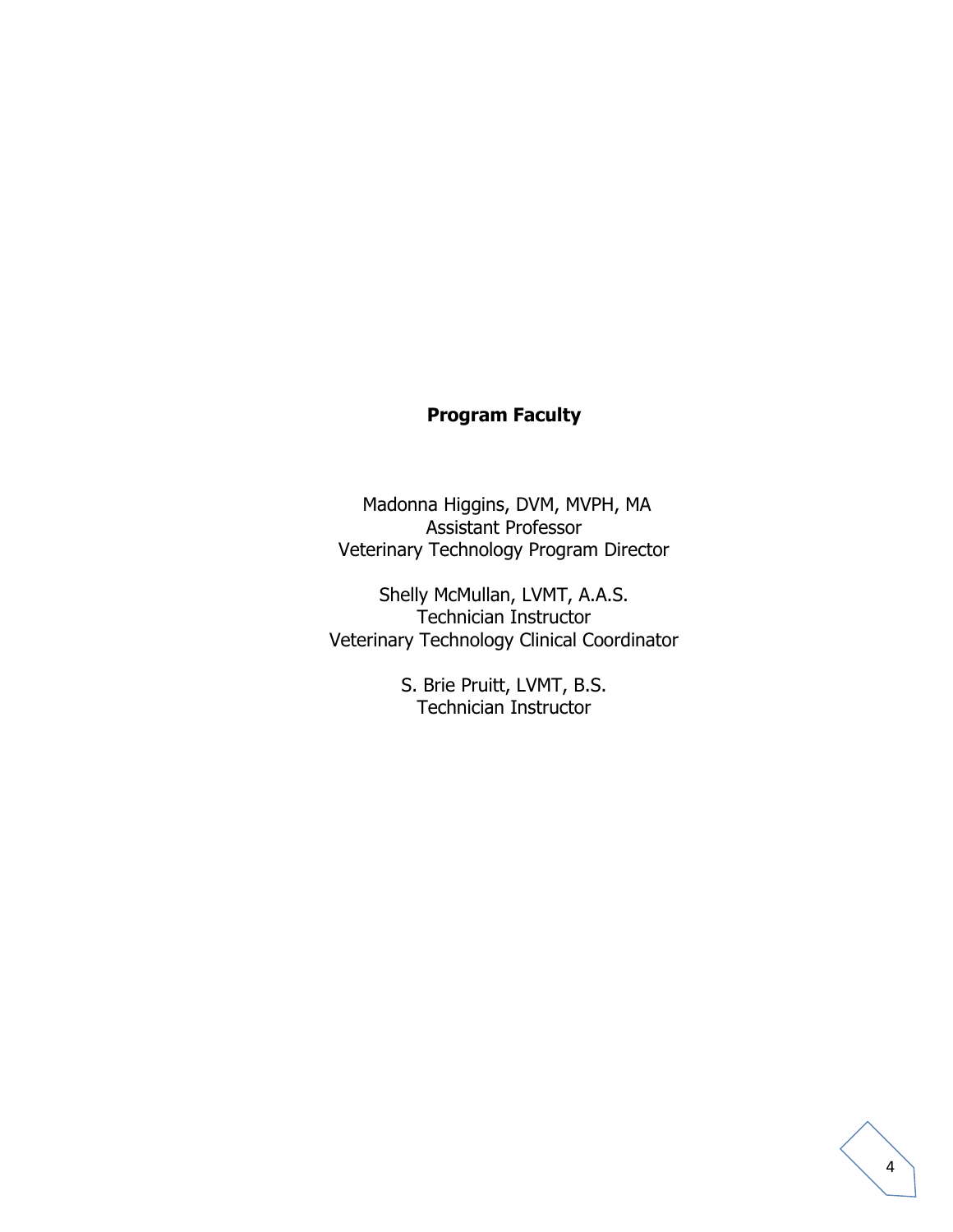### **ADMISSION POLICY**

- A. Must have a high school diploma or GED.
- B. Must be admitted to Columbia State Community College.
- C. Must have the following on file in the Admissions Office:
	- 1. Official transcripts from high school and all colleges attended,
	- 2. Completion of testing and test results (ACT or SAT) or placement test scores.
- D. Must complete all Program application forms (see website) and letters of Reference.
- E. Must complete all Learning Support requirements prior to enrollment in program core courses fall semester.
- F. Must have a GPA of 2.0 or higher.

Students who complete the requirements above are eligible for program consideration. Admission is not guaranteed. The application deadline annually is February 15<sup>th</sup>. Applications may be accepted after the deadline if the program is not at capacity.

# **CONTINUATION POLICY**

To be eligible for continuation into the following semester, the student must meet the following requirements:

- 1. Earn a "C" or better in all Veterinary Technology Program courses, AGRI 1020, AGRI 1025, and BIOL 2230.
- 2. Maintain a GPA of 2.0 or higher.
- 3. Courses required for the Vet Tech AAS are outlined in the program paradigm. Courses must be successfully complete during or prior to the semester listed in the sample academic plan. Failure to do so will result in ineligibility for program continuation. Students may reapply for the program the following academic year.
- 4. Maintain professional conduct in program related settings.

#### **READMISSION POLICY**

A. Criteria for student application for readmission to the program:

1. If less than 1 year has lapsed since leaving the program, the student should submit a letter to the program director indicating why the student should be readmitted, and what he/she could do differently to be successful in the program.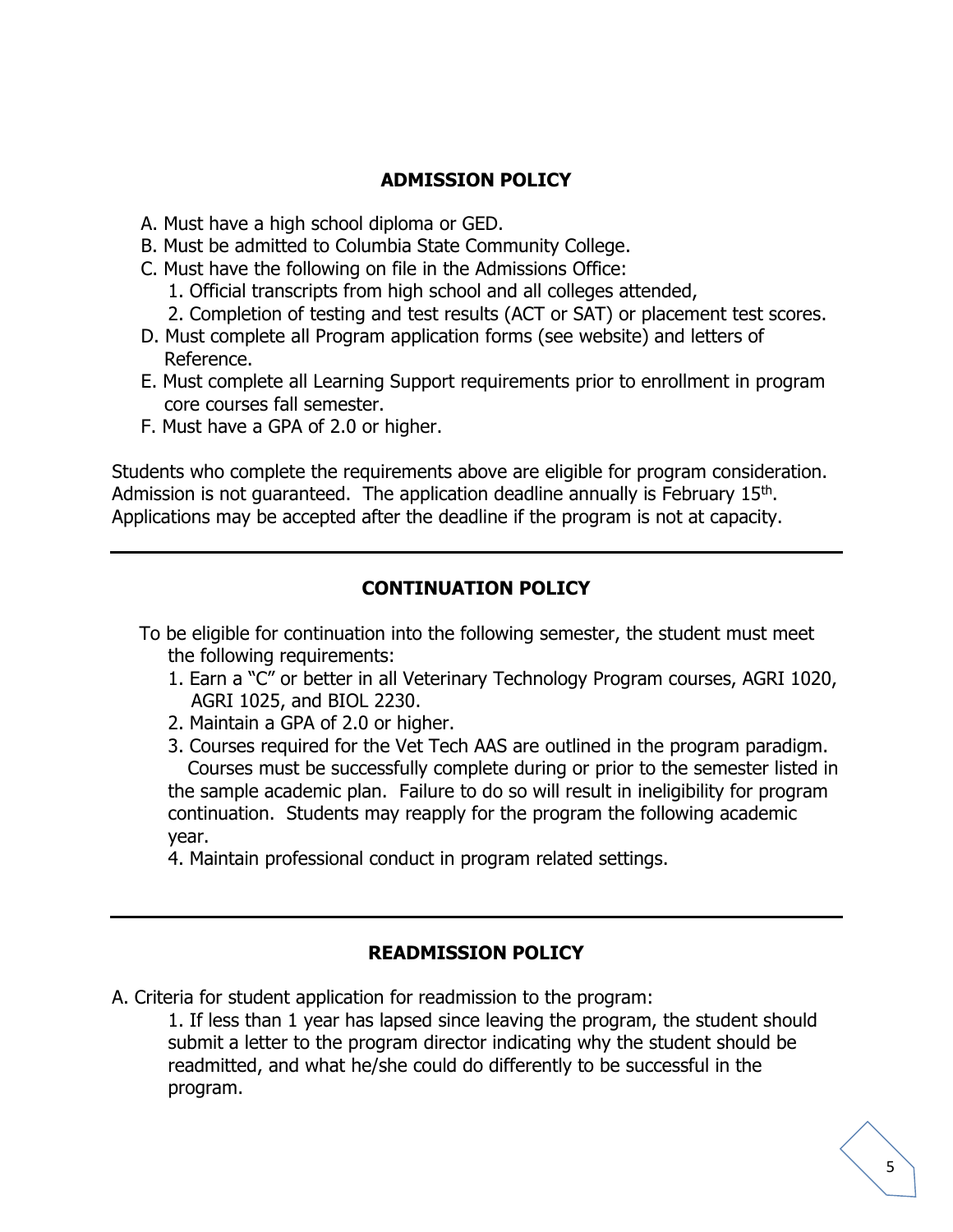2. If more than 1 year has lapsed since leaving the program, the student will need to re-submit all application forms and notify the program director.

B. All application materials must be submitted at least 60 days prior to the beginning of the semester in which the student would like to re-enroll. In addition, the student must make an appointment to meet with the program director to discuss readmission status. C. GPA must be 2.0 or higher.

D. Re-admission will be granted based on the discretion of program officials. The decision will be based on the following factors: professional behavior of the student, GPA, clinical evaluations, evaluations from all the instructors, previous disciplinary actions, and previous conduct with fellow students, etc. Disciplinary actions will be documented in writing as "instructor called conferences" and placed in the student's program record.

E. Readmission to the Veterinary Technology Program after dismissal **is not guaranteed.**

F. Students will be readmitted to the program only once. If a student is unsuccessful a second time, readmission is not an option.

G. Due to the rapid changes of technology in the field of veterinary medicine, an elapsed time period of five years or more shall necessitate repeating **all** Veterinary Technology courses.

# **ATTENDANCE POLICY**

# **GENERAL ATTENDANCE:**

- A. The following policies apply to attendance for lecture, laboratory class, clinical rotations, and barn & kennel duties.
- B. Attendance in class and at other official appointments is **required** (ex: class field trips, seminars, etc.)
- C. The student's schedule is considered a contract and constitutes a series of obligated appointments that must be kept.
- D. Students absent when the instructor takes role are considered absent.
- E. Absences begin from the first scheduled meeting of a class.
- F. An explanation of all absences must be given to the instructor in advance.
- G. The student is tardy if arrival time is **one minute** past scheduled time.
- H. Persistent unexcused absences or tardiness may be cause, upon recommendation of the instructor and program director, with approval of Dean of the Health Sciences, for dismissal from the Veterinary Technology Program.
- I. It is the student's responsibility to inform the instructor of any emergency causing an absence from an activity and notification should be made as soon as possible.
- J. For an absence to be excused, written documentation from the proper authorities (e.g. doctor, counselor, police etc.) must be submitted to the instructor within **1 week** of absence. Documentation submitted after one week will not be accepted and the absence will be considered unexcused.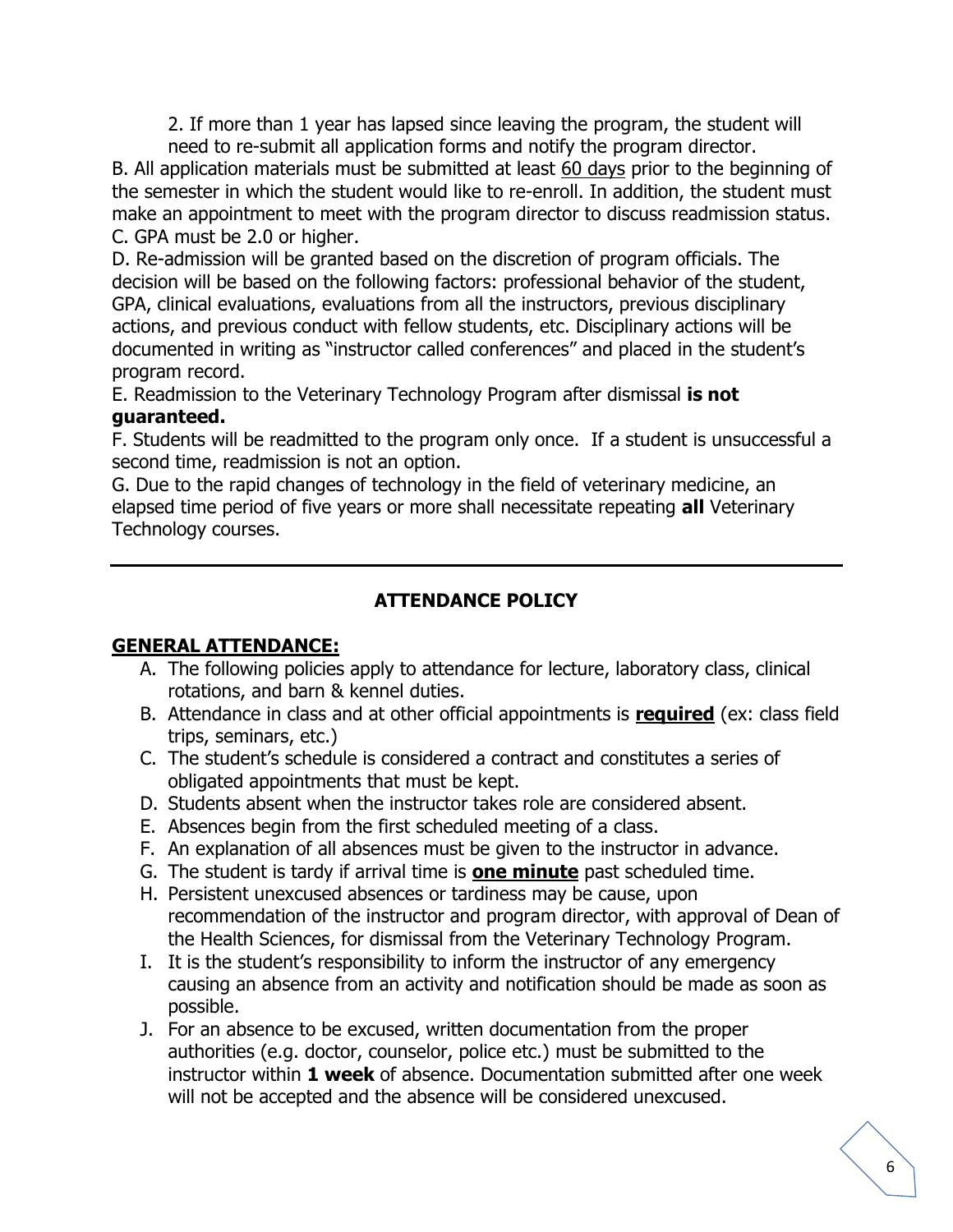- 1. Documentation written by the student will not be accepted for absence incidents.
- 2. **Examples of Excused Absences (documentation required)**
	- **A.** Death in the immediate family
	- **B.** Student is hospitalized
	- **C.** Student's personal illness
	- **D.** Student's child or family member is sick
	- **E.** Student has vehicle problems (documentation will include receipts of purchasing replacement parts, auto mechanic invoice, etc.)
	- **F.** Student's pet is in an emergency health situation

# **LECTURE:**

- A. Two (2) tardies will be allowed for each lecture class. After that, the student will have 25 points deducted from the final grade for each additional tardy.
- B. Two (2) unexcused absences will be allowed for lecture classes. After that, the student will have 25 points deducted from the final grade for each additional absence.
- C. Students may not leave campus during class breaks (excluding lunch break). Students violating this policy will have 25 points deducted from the final course grade for each occurrence.

# **Exam Policy:**

- A. Students missing a scheduled exam with an excused absence must make up the exam on the date and time designated by the instructor.
- B. Students are not be allowed to make up quizzes except in cases of extreme hardship, which will be determined by the instructor.

# **Steps to take if you are going to be absent from Lecture:**

1. Contact all instructors for the class prior to being absent at; [VetTech@Columbiastate.edu](mailto:VetTech@Columbiastate.edu)

2. Please leave a message if no one answers the phone.

# **LABORATORY:**

- A. Students may not leave lab class until all tasks are completed & lab areas have been cleaned.
- B. Tardiness is unacceptable. Any student tardy to lab class will have 25 points deducted from the final grade. Extenuating circumstance may be excused at the instructor's discretion.
- C. Missed lab time **MUST** be made up. If the absence is unexcused, 25 points will be deducted from the student's final grade. A 25 point grade deduction applies if excused absence is NOT made up.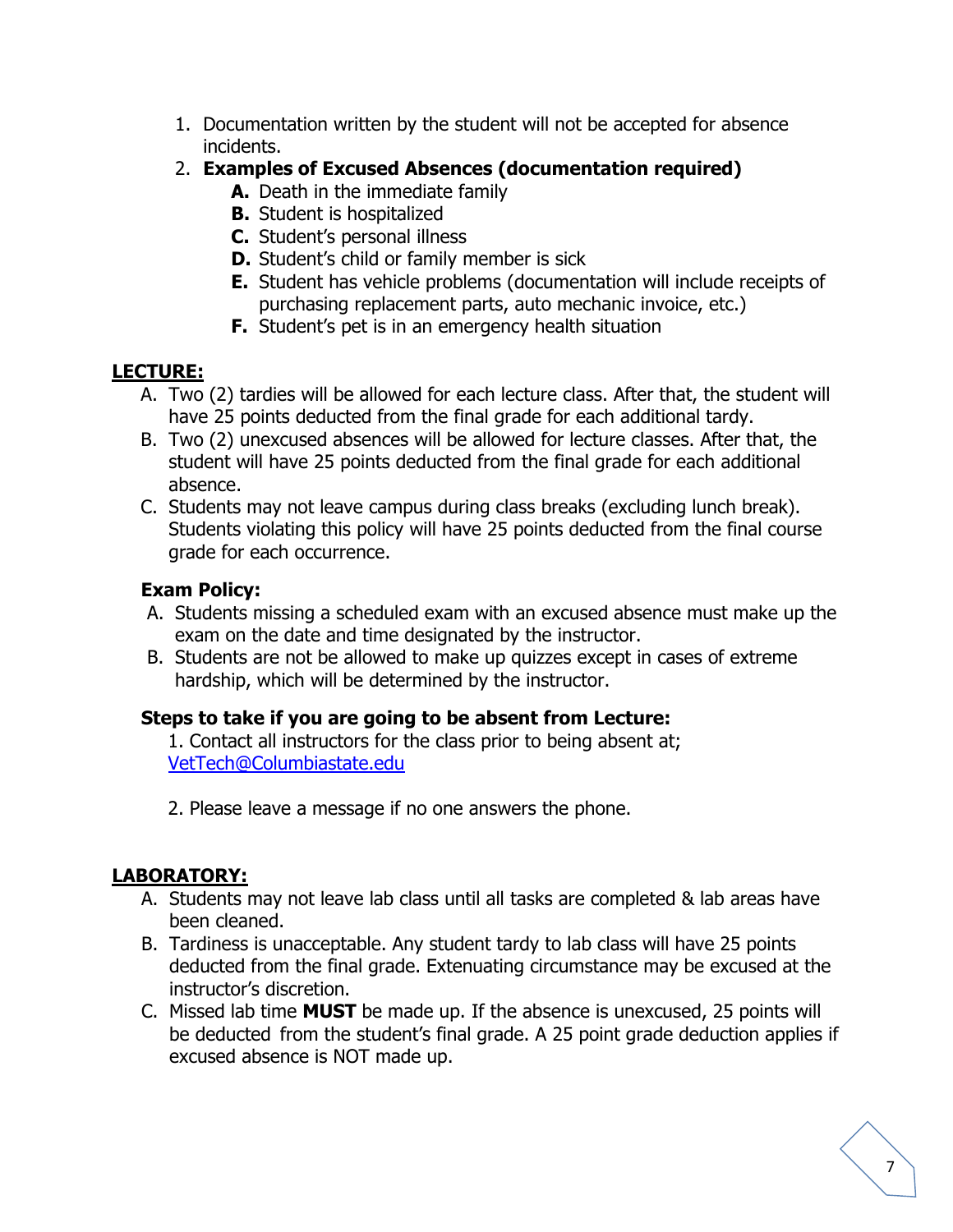- a. Lab time is made up by attending another lab session. The material may be different from the lab class that was missed, however, the student is responsible for ALL lab material during the semester.
- b. The student must have the instructor's permission to make up lab classes.
- c. Students leaving lab class early will have 25 points deducted from the final grade, unless the reason has been excused by the instructor.
- d. Students leaving class early MUST have approval from the instructor.

# **Steps to take if you're going to be absent from Lab:**

- 1. Contact the instructor prior to being absent. (Send email)
- 2. Email [vettech@columbiastate.edu.](mailto:vettech@columbiastate.edu) Include your name, date, and the class/lab/duty form which you will be absent.

# **BARN/KENNEL DUTY:**

- 1. Students are allowed two (2) excused tardies for barn & kennel duty. After that, the student will have 25 points deducted from the final grade for each additional tardy occurrence.
- 2. Students late for barn and kennel duty more than three times, excused or unexcused, will result in a 25 point deduction from the final grade of one of the vet tech courses currently taken.
- 3. Students are allowed two (2) excused absences from barn & kennel duty. After that, the student will have 25 points deducted from the final grade for each additional absence.
- 4. Absences must be made up by rescheduling duty on another day. Failure to do so will result in a 25 point deduction from the student's final grade.
- 5. Students absent from barn and kennel duty more than three times, excused or unexcused, will result in an **immediate** letter grade reduction in the course.
- 6. Students who knowingly cover up the tardiness of a classmate will have 25 points deducted from the final grade.
- 7. Students who are extremely tardy, >15 minutes and excused, must make up missed time by staying late at the next assigned duty.

# **Steps to take if you are going to be LATE or ABSENT:**

- a. Due to the fact that you are taking care of LIVE animals, if you know you're going to be late or absent, students are required to call a **minimum of 30 minutes prior** to the scheduled time. A 25 point deduction will be taken off the student's final grade otherwise.
- b. If you had planned on being on-time, but ended up in a wreck, stopped traffic, car issues, etc., you will be required to explain your route to program officials who will make the appropriate phone calls to confirm this and documentation will be requested), you must call a **minimum of 10 minutes prior** to the scheduled arrival time.
- c. Notify classmates (call or text) of the expected tardiness/absence.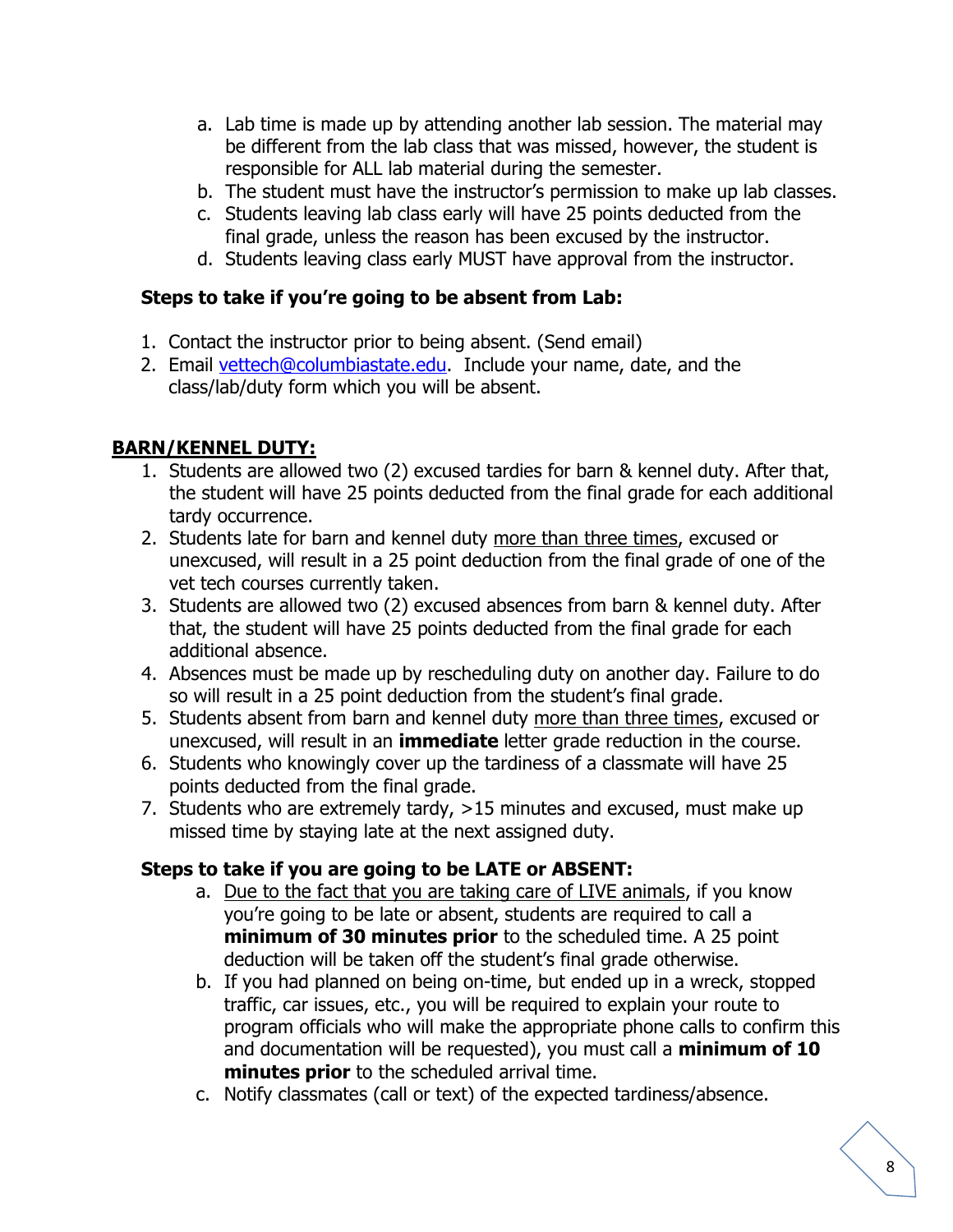d. Even with the time conditions listed above, a phone call is **expected** if all tardy/absent situations.

#### **Steps to take if you want to switch barn and kennel duty with a Classmate:**

- 1. Switching must occur at least one week in advance.
- 2. Both parties need to send an email to the instructor in charge with the date, time, & names of students switching.
- 3. It is the students' responsibility to know which instructor should be contacted for barn and kennel for each semester.

# **CLINICAL ROTATIONS:**

- A. Attendance is required at ALL clinical rotations.
- B. Absence from assigned clinical shifts without **prior** permission is considered an unexcused absence and, after consultation with program officials, may be grounds for dismissal from the program.
- C. Unexcused absences are not rescheduled.
- D. **Follow the outlined policies regarding attendance. If a clinical day is missed, if the student is tardy for a rotation, or if the student must leave early, the following must be done in order for it to be considered an excused absence or tardy (includes snow days):**
	- 1. Immediately contact the clinical site **prior** to arrival time and leave a message with the technician.
	- 2. Immediately contact a faculty member. (Send email)
	- 3. Submit an e-mail to the Clinical Coordinator at Columbia State, with date and reason. Submit appropriate documentation supporting the absence (doctors excuse, traffic ticket, etc.) as soon as student returns to main Campus. **No documentation will be accepted after 1 week from the date of absence.** After 1 week the absence is unexcused regardless of documentation.
	- 4. A letter grade deduction will be made for each unexcused absence (assuming the above process was followed, but the absence is still unexcused).
	- 5. A limit of two (2) reasonable "personal" days without documentation will be allowed each semester. Personal days must be made up. When taking a personal day, student will still be responsible for informing clinical site of the absence. Also, student will need to e-mail the Clinical Coordinator at Columbia State with date missed and date(s) time(s) the student wishes to make up the missed time.
	- 6. Each student is responsible for letting the clinical site know when the student will not be at an assigned rotation due to a College holiday.
	- 7. Each student is responsible for making up all missed hours and emailing faculty the date(s) and time(s) for completion of make-up time. The student must clear this in advance with the rotation site. Just showing up at a clinical site to make up hours is not acceptable. **If the required number of hours are not**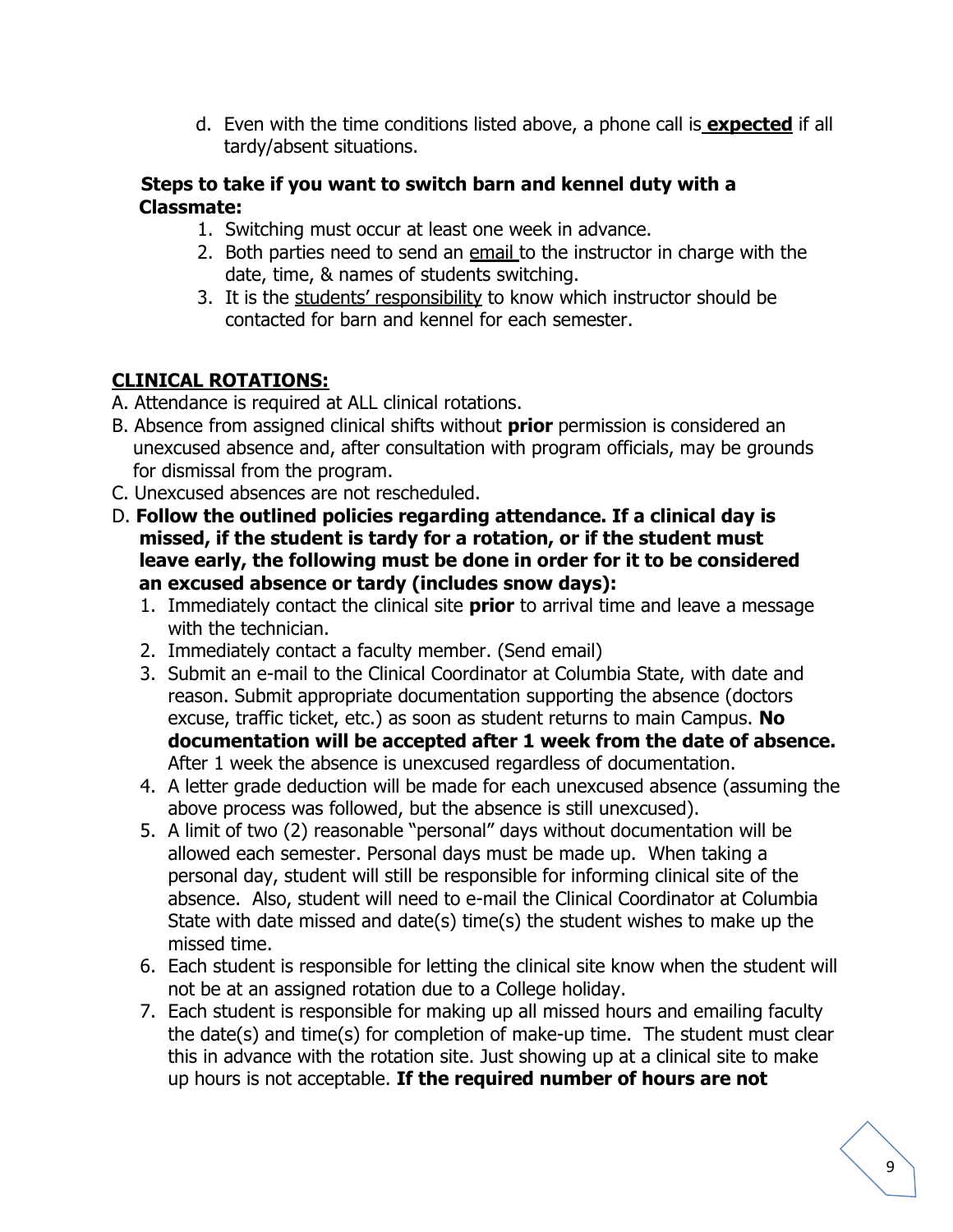**completed by the day classes end each semester, an "incomplete" will be awarded.** See College Catalog for policy details

# **DRESS CODE POLICY**

Students will **not** receive credit for lab work or clinical work Unless dressed in the required attire. Additionally, students may not be dressed in any attire that reveals any portion of the human anatomy such as; tank tops or midriff's. All students must dress in a professional manner in lab or lecture.

# **Small Animal Lab and Clinical Rotations:**

- A. Grade deductions will be made for failure to wear approved dress or have required materials. A 10 point grade deduction for each infraction will be made.
- B. The scrub style and color of approved scrubs will be assigned by faculty at the beginning of each new academic year and will be required for every student.
- C. The student is expected to keep scrubs clean, neat and without wrinkles. Pant bottoms should not touch the floor and should be hemmed if necessary. Rolling the pants up is not be permitted.
- D. The Veterinary Technology Department patch must be sewn to the **left** sleeve of the scrub top. Patches may not be pinned on or curling up on the corners.
- E. The student must wear the issued nametag on the scrub top.
- F. The student must wear the radiation monitor provided clipped to the collar of the scrub top.
- G. Students should wear tennis shoes, or other approved footwear, with socks.
- H. No open-toed or open-heeled footwear is allowed.
- I. No loud colors.
- J. Students must wear an approved lab coat/warm up jacket (NO WHITE) over the scrubs when handling infection or hazardous materials.
- K. Only tops approved by the Vet Tech department are to be worn under scrub tops. These tops must be a solid color (white, khaki, or navy blue) and tucked in at the waist. No print tops with text are to be worn. Turtlenecks are acceptable.
- L. To comply with professional appearance expectations of the profession:
	- a. No visible tattoos are permitted; Tattoos **must** be covered.
	- b. The student's hair color must be of a natural appearing hair color (no bright or loud colors).
	- c. For safety reasons, the following are **not allowed** and grade point deductions will be made for failure to comply:
		- i. Long fingernails,
		- ii. Jewelry (small rings, wrist-watch and up to two (one matched pair) small stud earrings in lobe of ear (at bottom only) are allowed),
		- iii. No jewelry is permitted in surgery,
		- iv. Visible body piercings (including tongue piercings),
		- v. Loose long hair.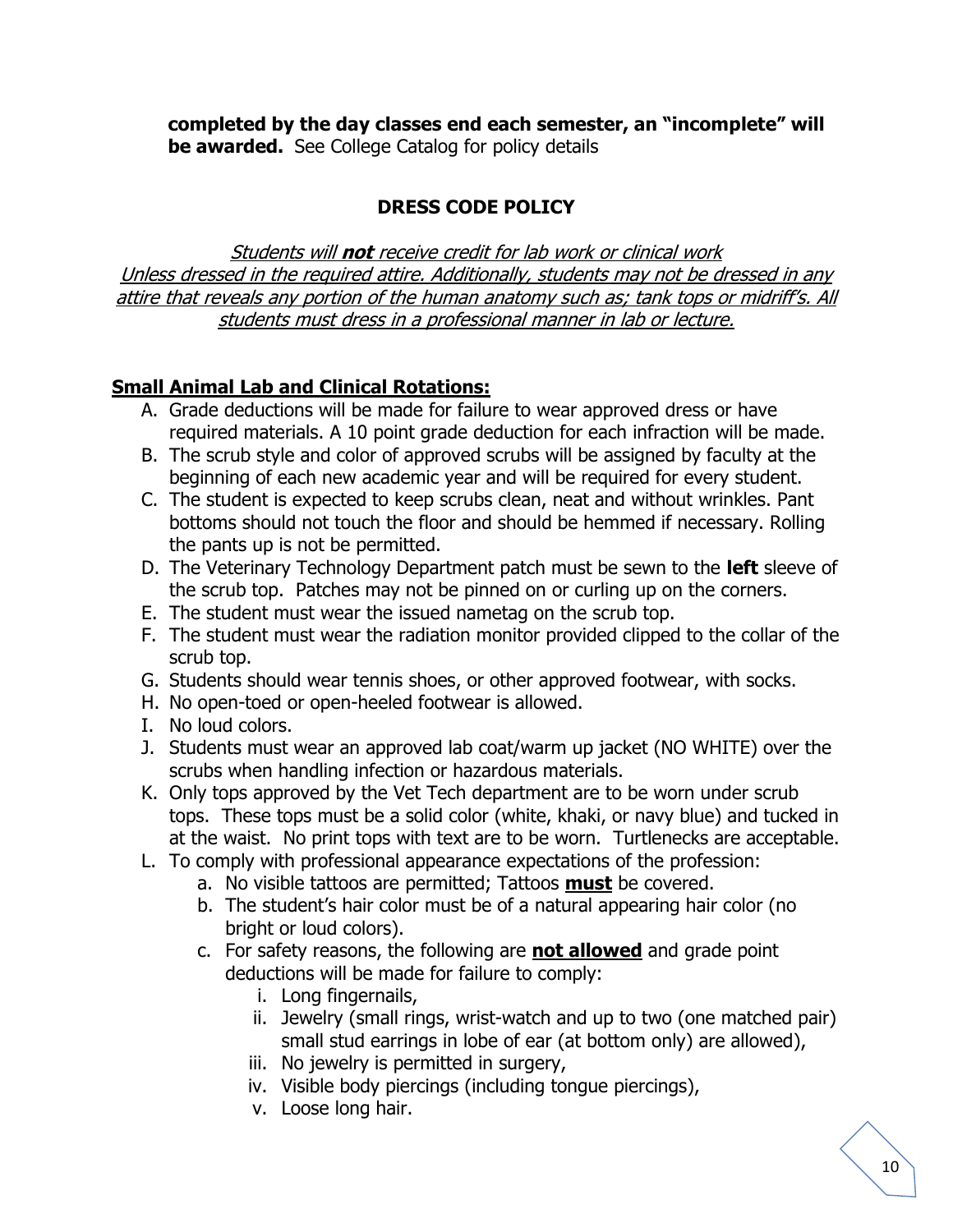- d. Students with long hair (shoulder length or longer) must have hair tied back. No hair should be in face. No headgear allowed (e.g. caps, hats, open bandannas, protruding hair accessories).
- e. The student should have the following items on their person **at all times**:
	- 1. Pen (black or blue only) and Permanent Marker,
	- 2. Calculator,
	- 3. Bandage scissors,
	- 4. Suture removal scissors,
	- 5. Name tag,
	- 6. Radiation monitor,
	- 7. Wristwatch (or watch that can measure in seconds).
	- 8. Thermometer.
	- 9. Notepad.
- f. The student should own and have access to the following items:
	- 1. Stethoscope,
	- 2. Nylon slip-type leash,
	- 3. Penlight, and
	- 4. Container to place items in when not in use (tackle box, art case, etc.)
- g. Radiation Monitors:
	- i. Students must not exchange the monitor according to the schedule provided by program officials,
	- ii. Students without personal radiation monitors may not participate in the radiology area during lab or clinical rotation sessions.

# **h. Radiation monitors must be exchanged by the 10th of each month**

- i. Students will have 25 points deducted from the clinical practicum grade for turning in a monitor late.
- ii. Radiation monitors are to be returned at the end of each semester in order to receive a final grade.
- iii. At the end of the final semester of the student's career at Columbia State Community College, the monitor and holder must be returned.
- iv. The Clinical Coordinator at Columbia State is responsible for oversite of trading out students' radiation monitors each month.

# **Large Animal Lab and Clinical Rotations:**

- A. All items listed above also apply to this category.
- B. The student should always have coveralls available for large animal work.
	- 1. Short sleeve coveralls-khaki, navy blue or grey only.
	- 2. Dress code for the **Dairy Education Centers:**
		- a. Spring/Summer- shorts, short-sleeve shirt that covers the body (no suggestive logos), **coveralls and boots must be worn at all times.**
		- b. Under no circumstances should shorts we worn without coveralls.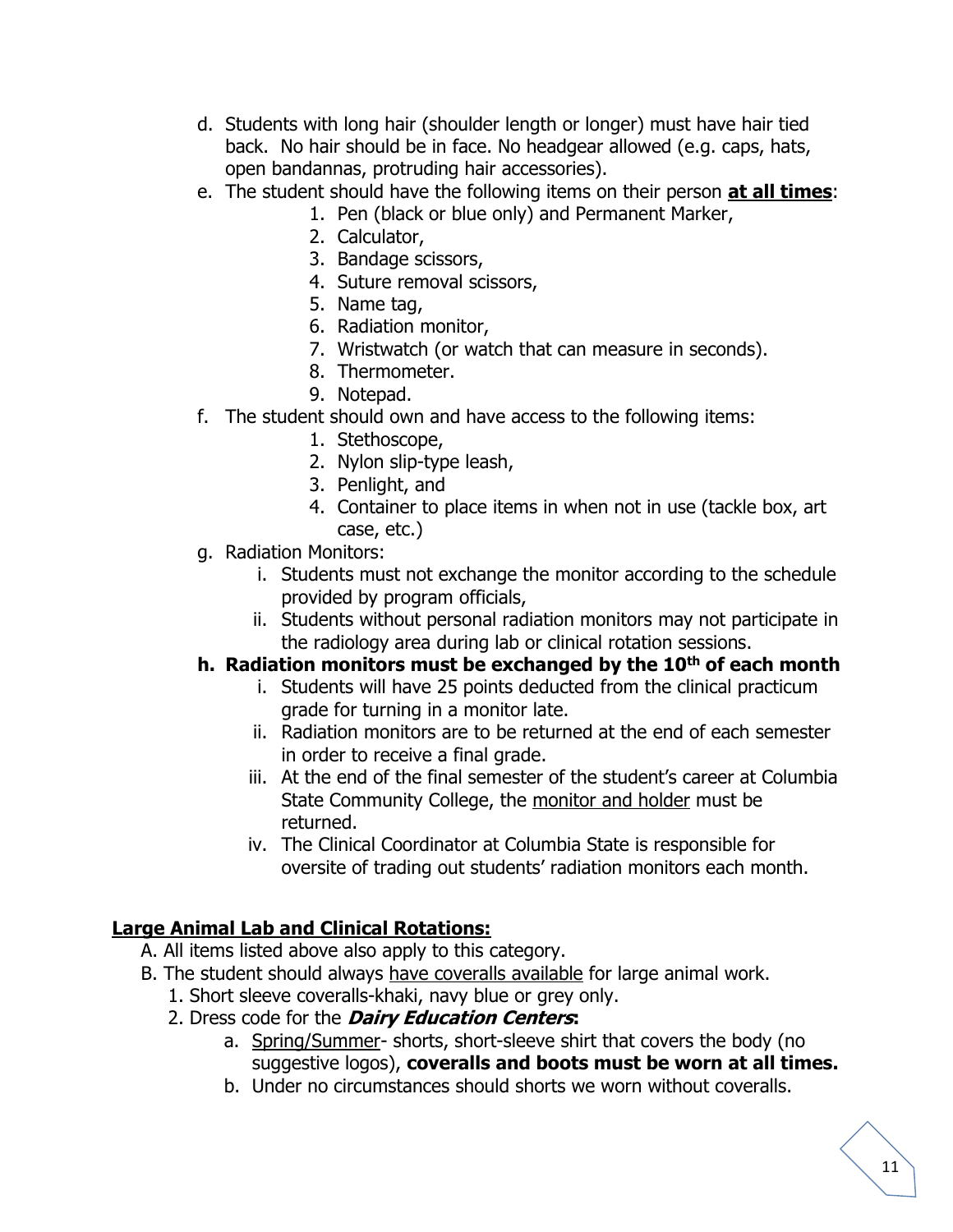- c. Winter- blue jeans, short-sleeve shirt that covers the body (no suggestive logos), **coveralls and boots must be worn at all times.**
- d. Students do not need to wear name tag or film badges at these facilities.
- 3. Dress code for **Equine Practices:** 
	- a. Students may wear nice jeans/khaki pants, plain shirt with collar and sleeves (polo shirt/button down shirt), or scrub top tucked in and appropriate foot wear (hard-soled boots that cover the ankle), name tag and film badge.
	- b. Students should have scrubs available to go into surgery if needed.
	- c. Students are required to wear name tag and film badges at these facilities.
	- d. The student should have rubber boots available for large animal work.
	- e. Boots should cover the calf, approximately 3-4 inches below the knee.
	- f. Boots should be a solid dark color.
	- g. Students assigned to mixed-animal practices should keep coveralls and boots available for use at **all times.**
	- h. Students should be aware that lab class at CSCC may consist of "spurof-the-moment" large animal work and the above items should be ready for use if needed.
	- i. No tennis shoes are allowed on large animal calls.
	- j. Approved leather boots or rubber boots should be worn.
	- k. Students wearing leather boots, rubber boots should still be available for use.

# **Barn and Kennel Duty:**

Three choices:

- 1. Wear scrubs and boots.
- 2. Wear coveralls and boots.
- 3. Wear blue jeans, a sleeved shirt that covers the entire torso and rubber boots. "Say no to crack—front and back!" An actual quote from your textbook!

Ten (10) points will be deducted from the student's final grade for ignoring the above choices.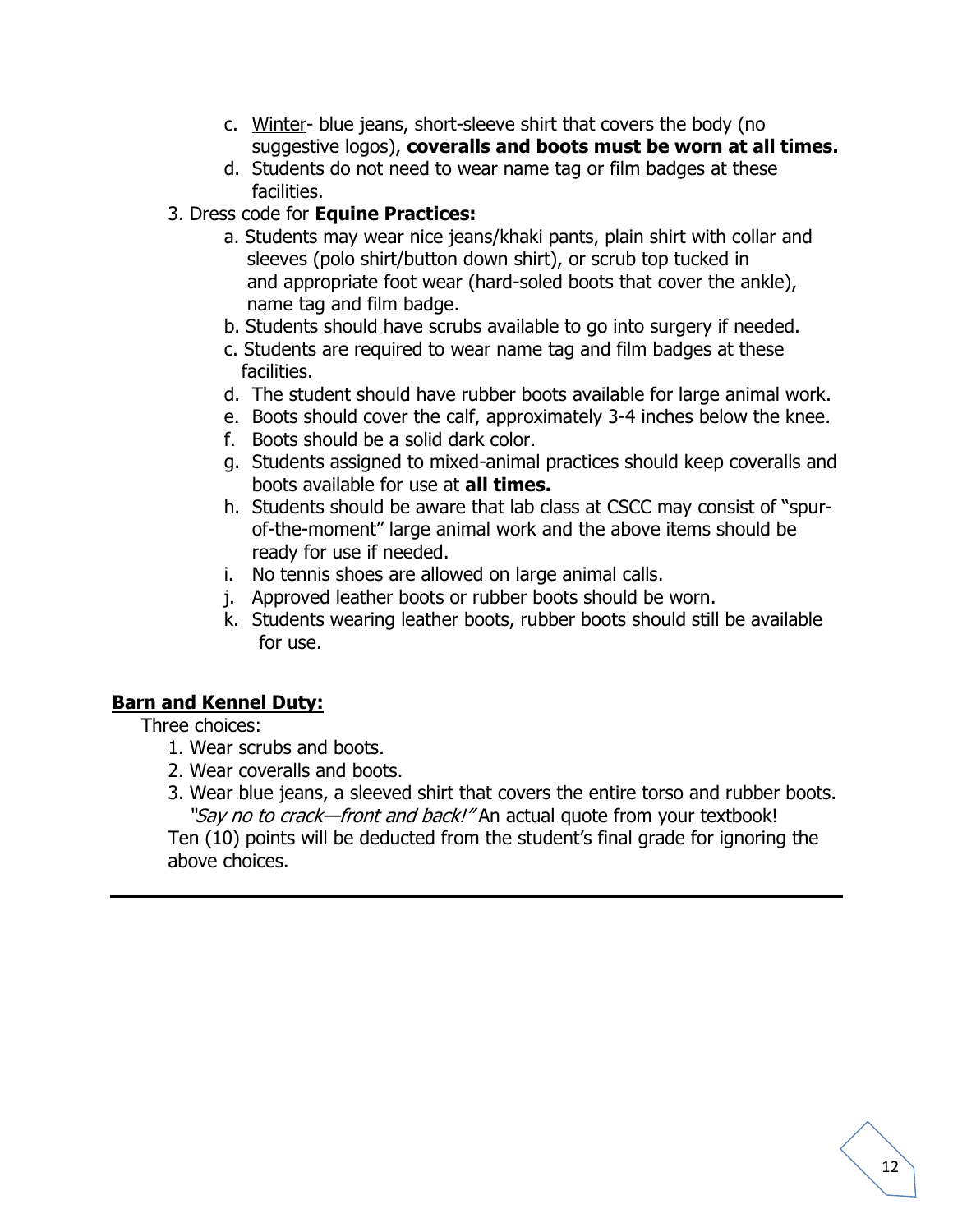#### **GRADING SCALE POLICY**

| А | 94-100 |
|---|--------|
| В | 85-93  |
|   | 75-84  |

- 1. Academic dishonesty on a specific assignment will result in the student receiving a grade of "0" for the assignment and may be grounds for dismissal from the program.
- 2. Grades will not be mailed, emailed or given to the students over the phone.
- 3. Once grades are posted (a minimum of five working days after grades are due), students may view their grades by accessing transcripts in "MyCN" account.
- 4. Requests for transcripts can be completed online via "MyCN" accounts.

### **ACADEMIC DISHONESTY POLICY**

- 1. Academic dishonesty violations may result in the student's dismissal from the Veterinary Technology Program.
- 2. Students violating academic dishonesty guidelines will be sent to the director of Veterinary Technology. The appeal process is outlined in the Columbia State catalog/student handbook.
- 3. Academic dishonesty will be defined according to the guidelines of the Columbia State Community College Student Handbook. In addition, the following will be considered academic dishonesty:
	- 1. Falsifying clinical competency checklists,
	- 2. Falsifying clinical time sheets,
	- 3. Falsifying absence/late records,
	- 4. Failure to adhere to the confidentiality of client records, hospital records, or other hospital information,
	- 5. Communication of any form with classmates concerning exam content.

**CHEATING AND FABRICATION** are examples of academic dishonesty and a lack of integrity and will not be tolerated. Cheating or fabrication by students related to any academic exercise, assignment, evaluation, documentation, or assessment may result in a failing grade for the assignment or the entire course. Fabrication includes, but is not limited to, falsifying or inventing information. Cheating includes, but is not limited to, the use of unauthorized materials or aids, borrowing from the work of others, or allowing another to borrow work for assignments intended to be completed independently.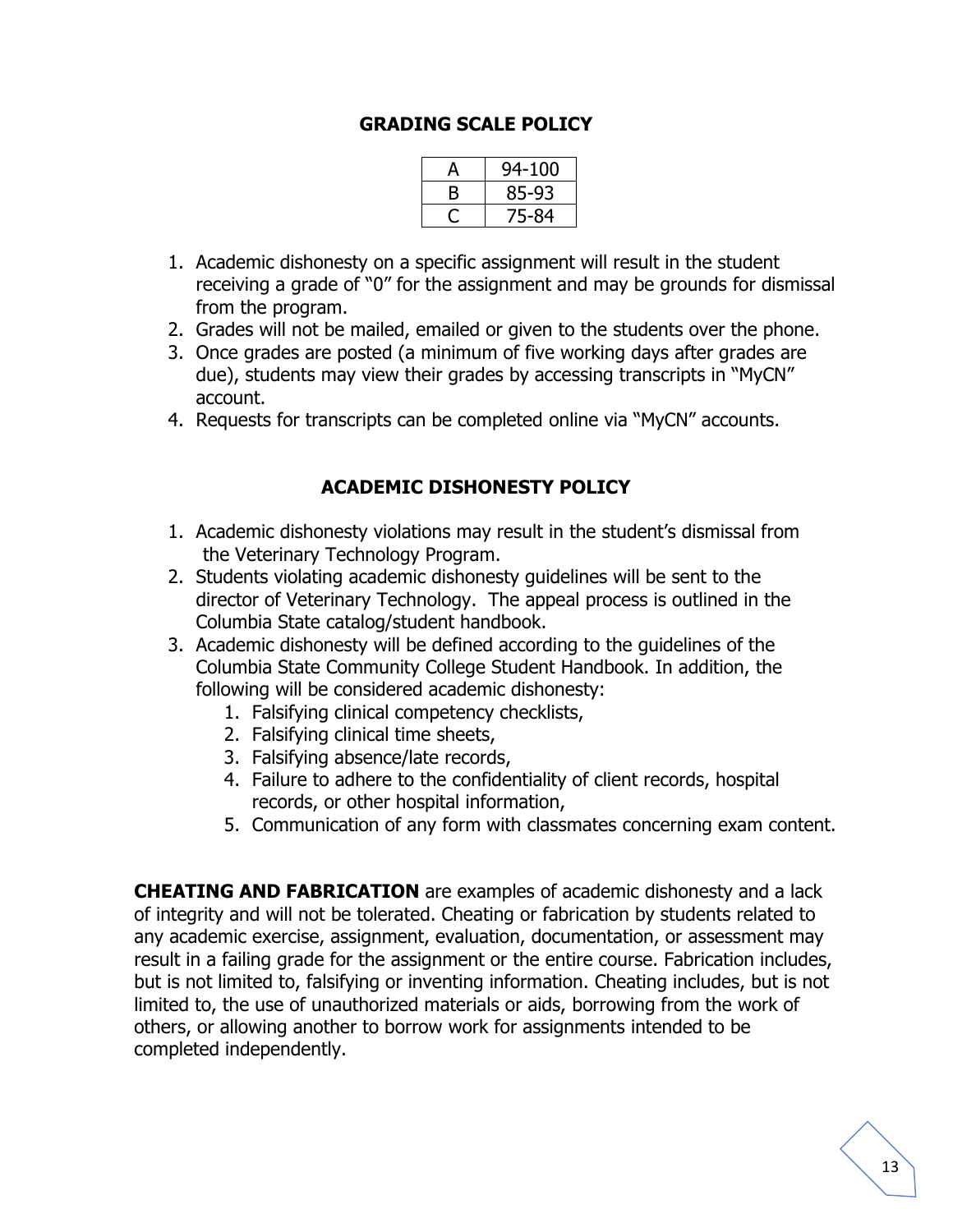**PLAGIARISM IS CHEATING.** Working collaboratively with other students or student tutors is acceptable; however, all writing or other assignments or tests for this class must represent the student's own thought, research, and self-expression. If a student cannot discuss or satisfactorily explain the work, the work may be viewed as plagiarized. A student who submits work as original but has borrowed ideas, organization, wording or other elements from another source without appropriate acknowledgment has plagiarized from that author. Plagiarism is a serious offense resulting in a failing grade for the assignment or the entire course depending upon the intent and severity of the offence, i.e. carelessness in citing source(s) or deliberate copying from another source without acknowledging the source.

# **DISCIPLINARY ACTION POLICY**

The student is expected to adhere to all program, institutional and clinical affiliate policies and regulations. Failure to do so will result in disciplinary action as outlined in this section. The nature and severity of certain acts of misconduct have been determined to justify immediate dismissal from the program without progressive discipline (refer to page 26 for Grounds for Immediate Dismissal).

A. Students are subject to disciplinary action for any of the following offenses in addition to those already listed in the Student Policy Manual:

- 1. Unprofessional or unethical conduct.
- 2. Insubordination.
- 3. Misconduct that endangers the health or safety of another person.
- 4. Misconduct that endangers the health or safety of an animal.
- 5. Misconduct that endangers the well-being of another person or an animal.
- 6. Violation of any of the disciplinary offenses listed in the Columbia State Community College Student Handbook.

B. Students violating certain rules may be removed from the classroom or lab by program officials. If students refuse to leave a classroom, lab, or building when asked, college security and/or local law enforcement officers will be called.

In the event of alleged negligence, violation, or misconduct, the program director shall consult with the student to explore the nature and extent of the student's negligence, violation or misconduct. Procedures and steps for progressive discipline are as follows:

#### **First Incidence of Violation or Misconduct**

If there is sufficient evidence to support said misconduct, negligence, or violation, the program director shall notify the student of the nature and extent of the violation, orally and in writing, within 7 working days of discovery of the violation. A copy of the written notification shall be distributed to the Dean of Health Sciences as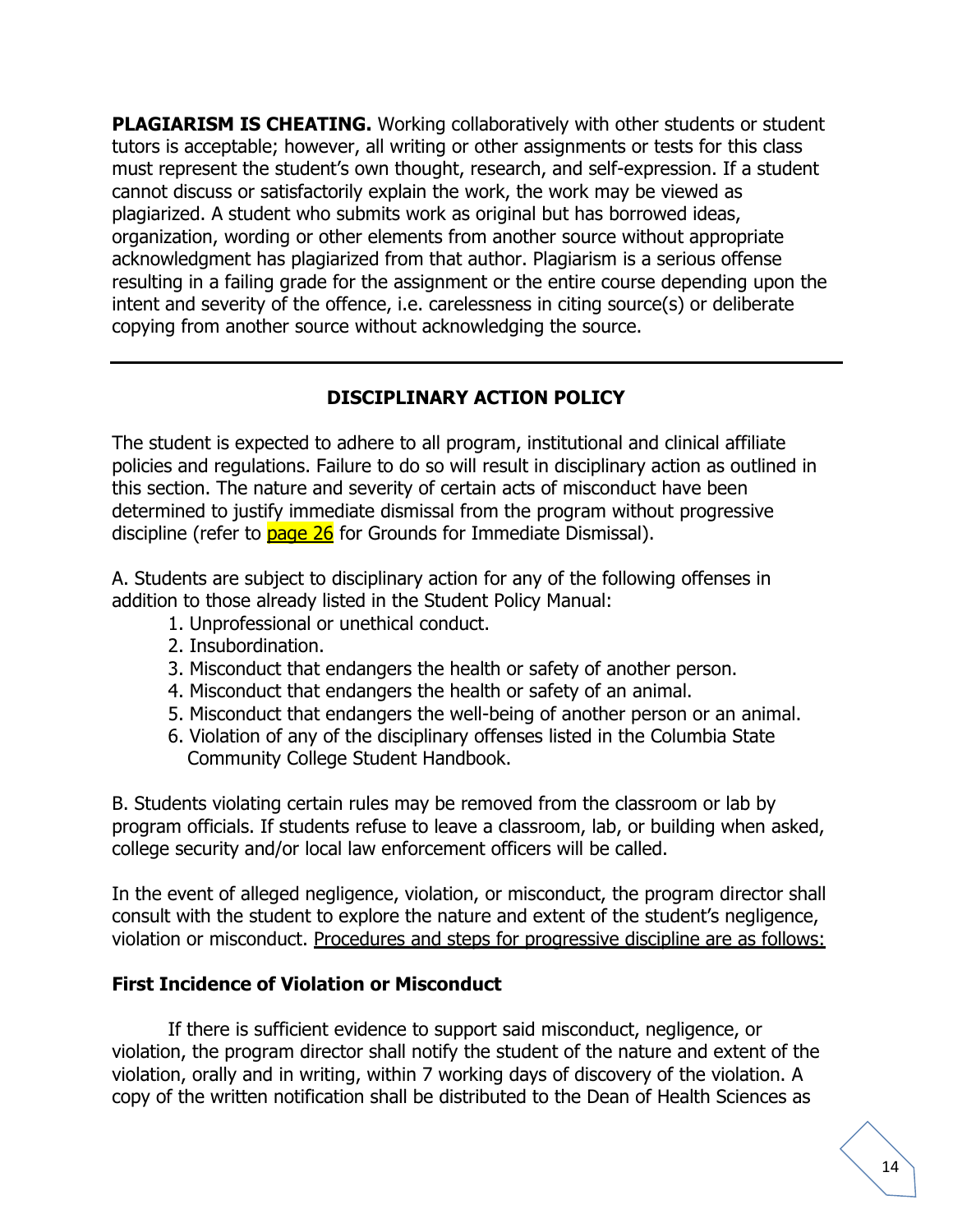well and become a part of the student's program record. The student's grade will be reduced **one letter grade** at the end of the semester for the course in which the violation occurred.

#### **Second Incidence of Violation or Misconduct**

Should a second incidence of violation be suspected, the program director shall notify the student, both orally and in writing, within 7 working days of discovery of the violation and provide for a committee hearing to determine the validity, nature and extent of the violation. This committee shall meet within 14 working days of discovery of the violation and shall be made up of program officials and representatives from involved clinical affiliate(s), if applicable. This committee shall, upon determination of violation, make decisions regarding a probationary period. The student shall be notified of the length of the probationary period and his/her record will be reviewed at the end of the period. The probation may be lifted if no further violations occur. Depending on the nature of violations, program officials reserve the right to notify clinical affiliates of the probationary status and/or conditions of the probation. In all cases, a second letter will be written to the student within 3 working days of the hearing, with distribution to the Dean of Health Sciences and as part of the student's program record. Second Incidence of Violation may be unrelated to First Incidence. The student's grade will be reduced by **two letter grades** at the end of the semester for the course in which the violation occurred.

#### **Third Incidence of Violation or Misconduct**

Should a third incidence of violation be suspected, the above-listed committee shall convene within 14 working days of discovery of the violation, for a hearing at which time the student will be allowed to speak on his/her behalf. If evidence substantiates a third incidence of violation or misconduct, the student's grade will be reduced by **three letter grades** at the end of the semester for the course in which the violation occurred. In this instance, it would be impossible for the student to earn the required grade of "C" or higher in the course, thus prohibiting the student from continuing in the program. Third incidence of violation or misconduct may be unrelated to the first and/or second.

In all cases, and in each step of the process, the program director shall apprise the student of the right of due process of appeal as provided for by the college (See College Student Handbook).

Students are accountable for behavior. Disciplinary action will be instituted with the objective of eliminating unacceptable conduct, behavior or performance. Repeated incidents will demonstrate the student's unwillingness to comply with policies and may lead to dismissal through progressive discipline or, if serious enough, immediate dismissal (refer to page 26 for Grounds for Immediate Dismissal).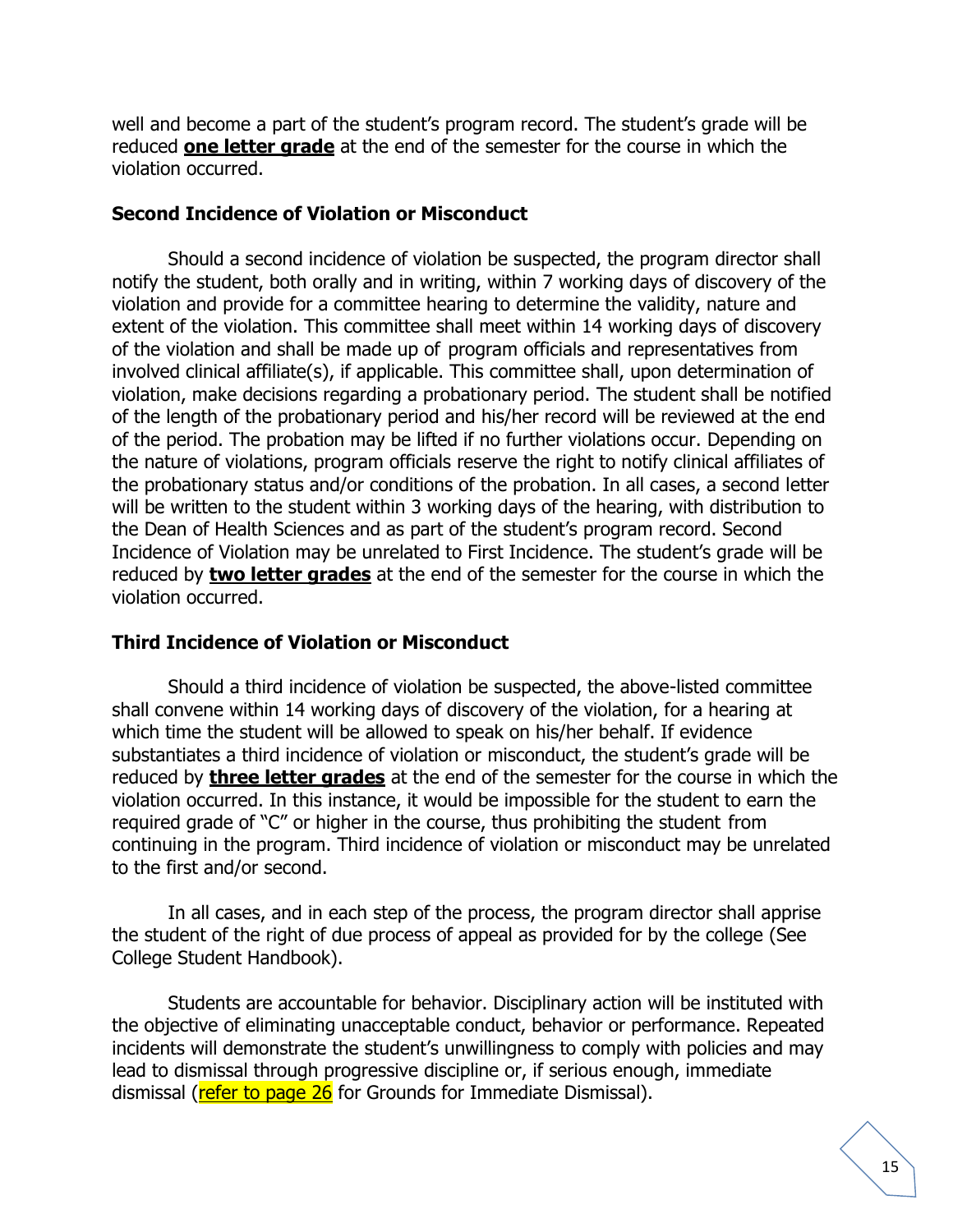# **GRIEVANCE POLICY**

If a student has a grievance concerning an evaluation, grade, scheduling, or other matters of departmental policy, the student will be given the opportunity for a dueprocess hearing with the department. The procedure will be as follows:

- 1. Submit the grievance in writing to a program official.
- 2. A meeting will be held with the following in attendance:
	- a. Veterinary Technology Program Director,
	- b. Veterinary Technology Instructor, and
	- c. Person submitting the grievance.
- 3. The grievance will be reviewed and a written record created by the Program Director.
- 4. If the matter remains unresolved, the student should refer to the grievance procedure outlined in the Columbia State Community College Student Handbook.

#### **CONDUCT AND PROFESSIONAL BEHAVIOR POLICY**

A. Demonstrate progress in the development of interpersonal skills appropriate for the classroom, laboratory, and clinical settings:

For example:

1. Conflict and crisis resolution without emotional outburst,

2. Maintain a positive attitude in communicating with fellow students, technicians, and doctors,

- 3. Courtesy and concern for fellow students, staff, patients, and clients,
- 4. Assumption of responsibility for actions,
- 5. Promotion of common goals and avoidance of disruptive behavior,
- 6. Assertive behavior when appropriate,

7. Demonstration of initiative and assumption of responsibility for completion of routine tasks,

8. Student/Instructor conferences are confidential and not to be discussed with classmates/others.

B. Professional behavior includes:

- 1. Attention to personal appearance,
- 2. Attention to cleanliness,
- 3. Support of and loyalty to Veterinary Technology as a profession,
- 4. Support of and adherence to departmental and clinical policies,
- 5. Cooperation with fellow students, faculty, and clinical site staff,
- 6. Respect for client and patient interaction and confidentiality,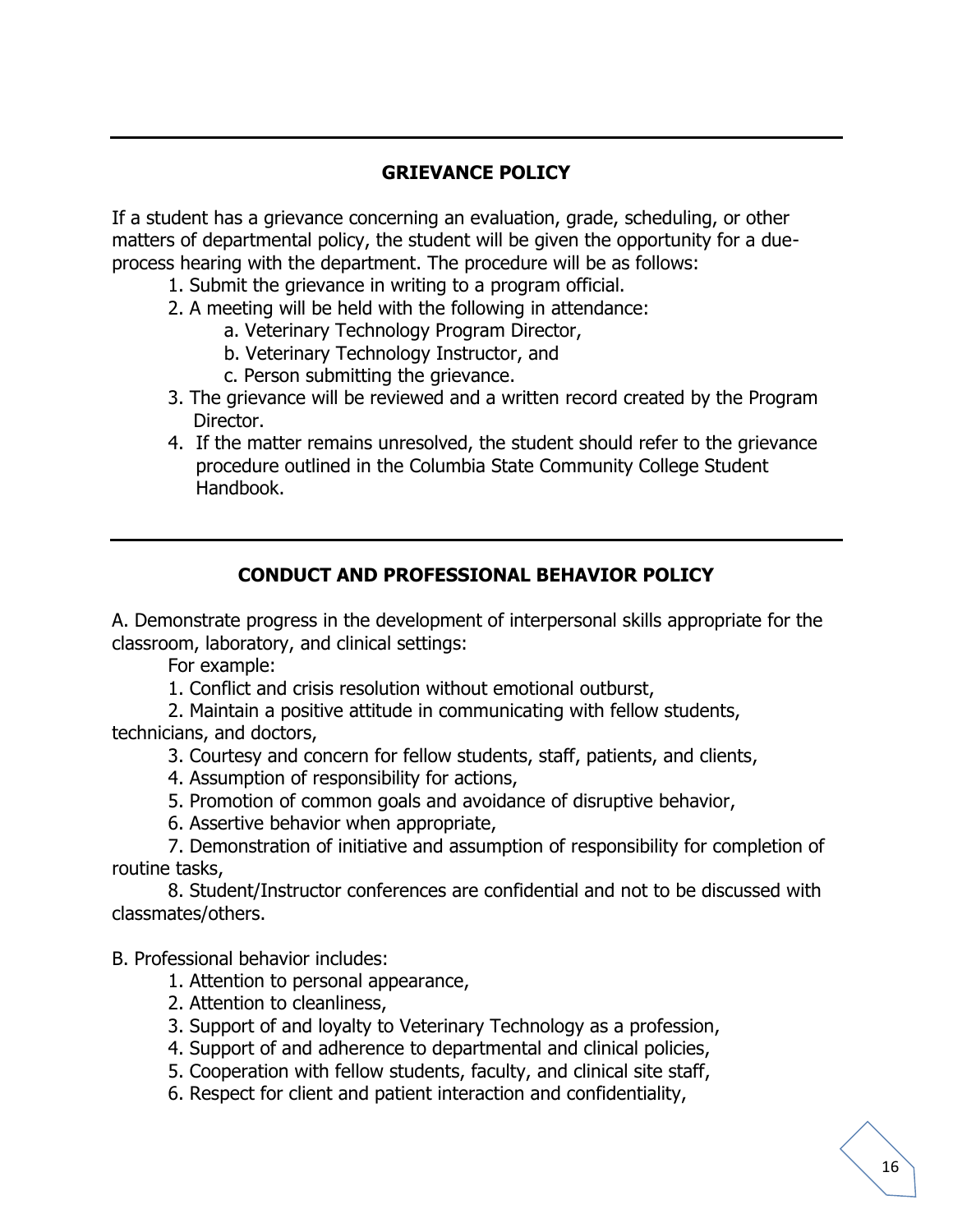7. Maintenance of composure, no emotional outbursts,

8. Maintenance a positive attitude and courteous behavior with instructors & clinical staff,

9. Avoidance of any direct or indirect profit from the fundraising activities of the Veterinary Technology Program and/or student organization.

10. Expectations for professional behavior and student conduct extend to social media conversations between students or others and must be compliant with program guidelines.

11. Be pleasant and polite; no offensive language or confrontational behaviors.

12. Adhere to rules of confidentiality. Pictures from clinical sites and lab activities are considered confidential and not to be shared.

# **CELL PHONE POLICY**

Cell phone usage of any type is not permitted in class, laboratories, or clinical rotations.

#### A. **First Occurrence:**

If a student's cell phone rings or vibrates during class or at clinics, the result will be a 10 point deduction from the final course grade.

#### B. **Second Occurrence:**

If a student's cell phone rings or vibrates during class or at clinics, the result will be a 20 point deduction from the final course grade.

#### C. **Third Occurrence**:

If a student's cell phone rings or vibrates during class or at clinics, the result will be a letter grade reduction of the final course grade and the next step in the disciplinary process (first, second, or third incidence).

If a student's cell phone rings or vibrates and the student does not turn the phone off, which then rings or vibrates again, this is **two occurrences.** These occurrences are cumulative and do not have to occur in the same class or during the same semester.

ANY use of a cell phone during class or at clinics is a willful violation of program policy and may result in immediate grade reduction and the next step in the disciplinary process.

Students are **not** to call instructor cell/home phones during holidays, weekends, or after hours to discuss information about assignments or other non-emergency schoolrelated issues. The only exception is an animal emergency on Columbia State Community College property. In non-emergency situations, students may leave a voice mail on office phones or send an email to [VetTech@columbiastate.edu](mailto:VetTech@columbiastate.edu) 24/7 and program personnel will respond during normal business hours.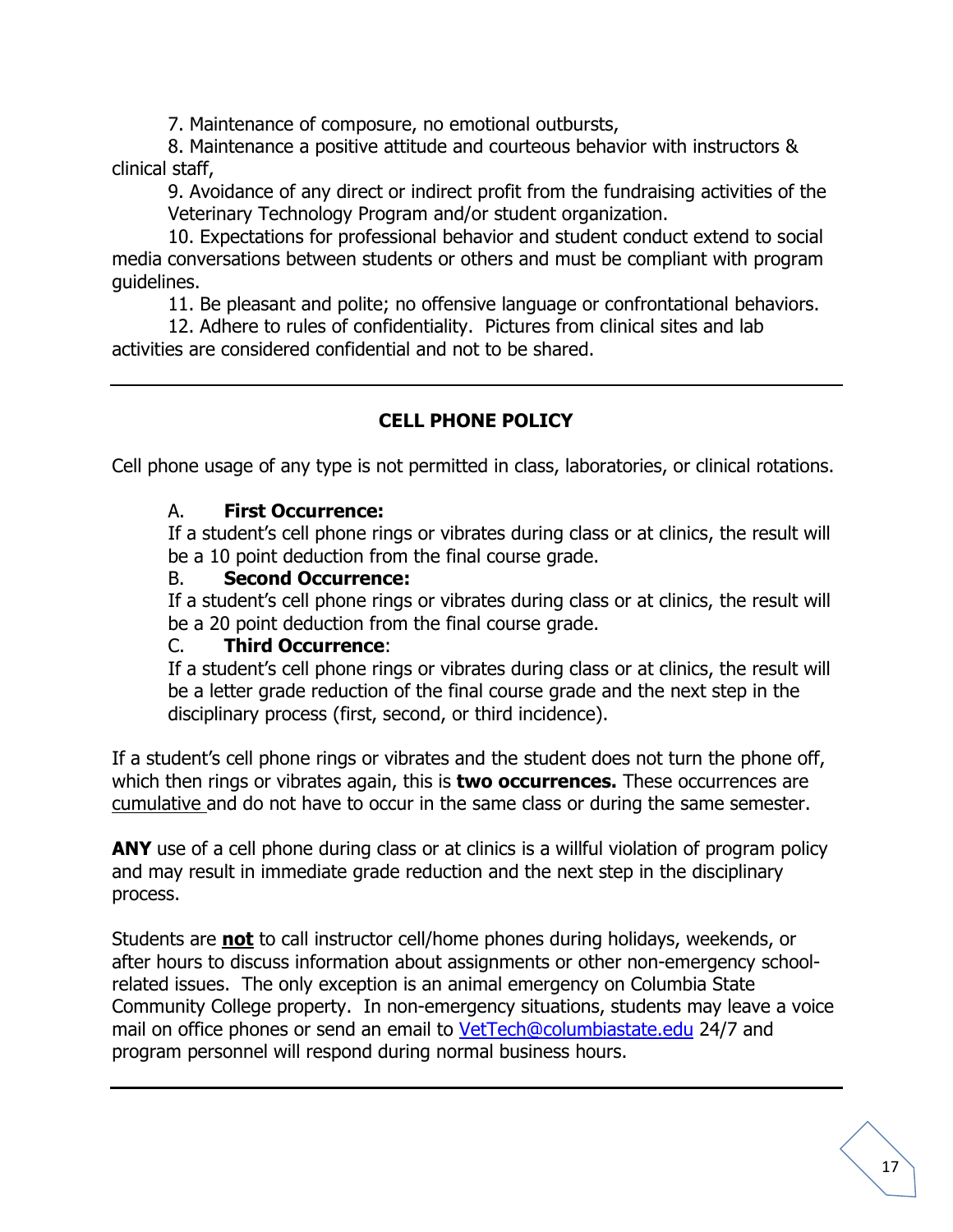### **BARN AND KENNEL MANAGEMENT POLICY**

The student is required to participate in barn and kennel duty as outlined in the Veterinary Technology Management Plan. A copy of the Management Plan is provided to each student.

- 1. Students will sign up for a pre-determined number of time slots for barn and kennel at the beginning of each semester. Sign-ups take place online, first-come, first-served.
	- a. Fall and Spring semesters: students sign up for weekly slots.
	- b. Summer semester: students sign up for weekly slots.
- 2. There are no exceptions/considerations for employment or extracurricular activities.
- 3. Students who choose to perform barn/kennel duty on a school holiday or break may be offered credit for those assignments relative to barn/kennel duty for the following semester. (Details discussed each semester.)
- 4. No student(s) may start barn/kennel duty until everyone scheduled for duty is present.
- 5. After dogs/cats are adopted in a given semester, students are responsible for cleaning chores during kennel duty time.
- 6. The above-listed rules are subject to instructor change anytime during the semester(s) and will be announced to the class promptly.

The master Barn/Kennel schedule is posted on the bulletin board located in the back hallway of the Health Science Building and students are given individual copies.

When program officials call the barn/kennel, students should answer the phones by stating: "*Columbia State barn (or kennel), this is* **speaking."** 

# **CLINICAL ROTATION POLICY**

- A. Clinical sites are assigned for the entire semester by the Veterinary Technology Program clinical coordinator at the beginning of each semester.
	- 1. Full day (8 hrs): 8 am to 5 pm (1 hour lunch)
	- 2. Half day (4 hrs): 8 am to 12 pm (no lunch)
	- B. Students rotating at Vanderbilt and Metro Animal Services are required to have on file a criminal background check, a current physical exam, and two negative tuberculosis (TB) skin tests within the last six months.
	- C. Each student is solely responsible for transportation to and from clinical sites.
	- D. Schedule changes are considered only in extreme hardship situations as determined by program officials.
	- E. Clinical sites assignment is not based on proximity to the student's place of residence.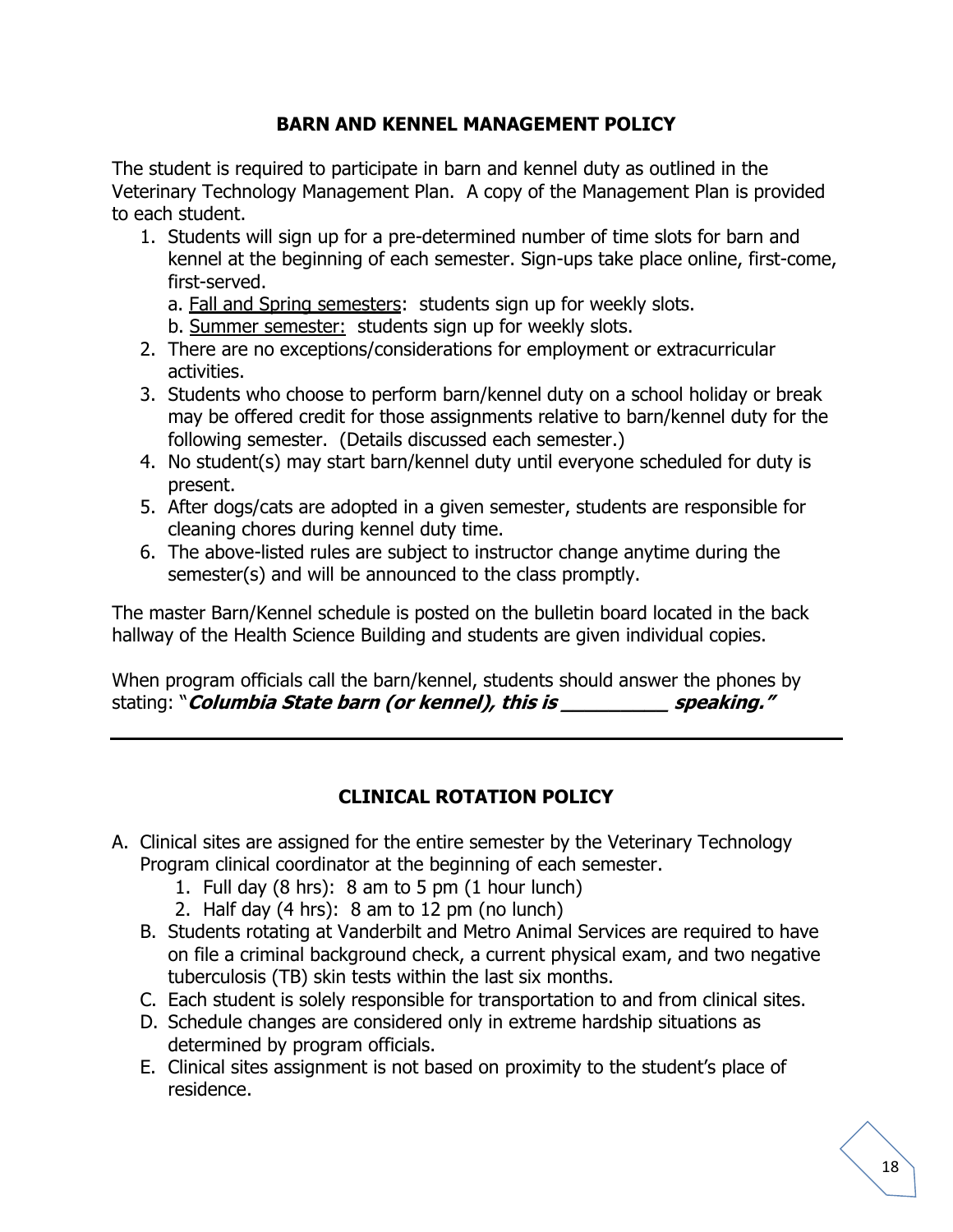- F. The DVM or licensed technician on duty at the clinical site will evaluate the student's performance.
- G. A standard evaluation form ("Student Clinical Evaluation Form") is used at all clinical rotation facilities. The form has a numerical scale of 1-5. The program grading scale applies.
- H. The student's course grade is calculated Veterinary Technology program officials and is based upon:
	- a. Results received from the clinical rotation evaluation form, and
	- b. Other Veterinary Technology Program assignments:
		- i. Please refer to the following for grade computation procedure:
			- 1. Clinical Evaluation Guidelines (listed on the student evaluation).
			- 2. Clinical Practicum Syllabus.
- I. If verbal or written comments by clinical evaluators contradict the numeric score on the *Student Clinical Evaluation Form*, faculty will investigate and adjust the scores if warranted.
- J. Validated complaints and/or violations of policy documented by clinical evaluators may warrant the loss of a letter grade and the next step in the disciplinary process (first, second, or third incidence).
- K. The clinical affiliate reserves the right to ask any student to leave the premises for failure to comply with clinical policies. Dismissal from a clinical affiliate may be grounds for immediate dismissal from the program.
- L. The student may not have guests or visitors (e.g. friends, family, or children) on the premises during clinical rotation assignments. **Taking pets to clinical rotations is prohibited!**
- M. If the student has a conflict regarding the clinical site, concerns should be discussed with the clinical supervisor and the CSCC instructors only. Matters regarding the clinical site are strictly confidential and should not be discussed with outside sources or classmates. Failure to comply with this may result in the next step in the disciplinary process (first, second or third incidence).
- N. During clinical rotations the student should follow the direct orders from assigned supervisors. Caution is advised when entering non-supervised areas of the clinic/facility.
- O. The student is required to report any inhumane treatment to the animals, improper conduct of employees, harassment (etc.) to program officials and/or clinical supervisors immediately.
- P. No pictures shall be taken at rotation sites unless permission is given by the client and clinic staff.
- Q. Students are not allowed to handle controlled substances without supervision of a licensed veterinary technician or veterinarian.

# **GRADE DEDUCTIONS**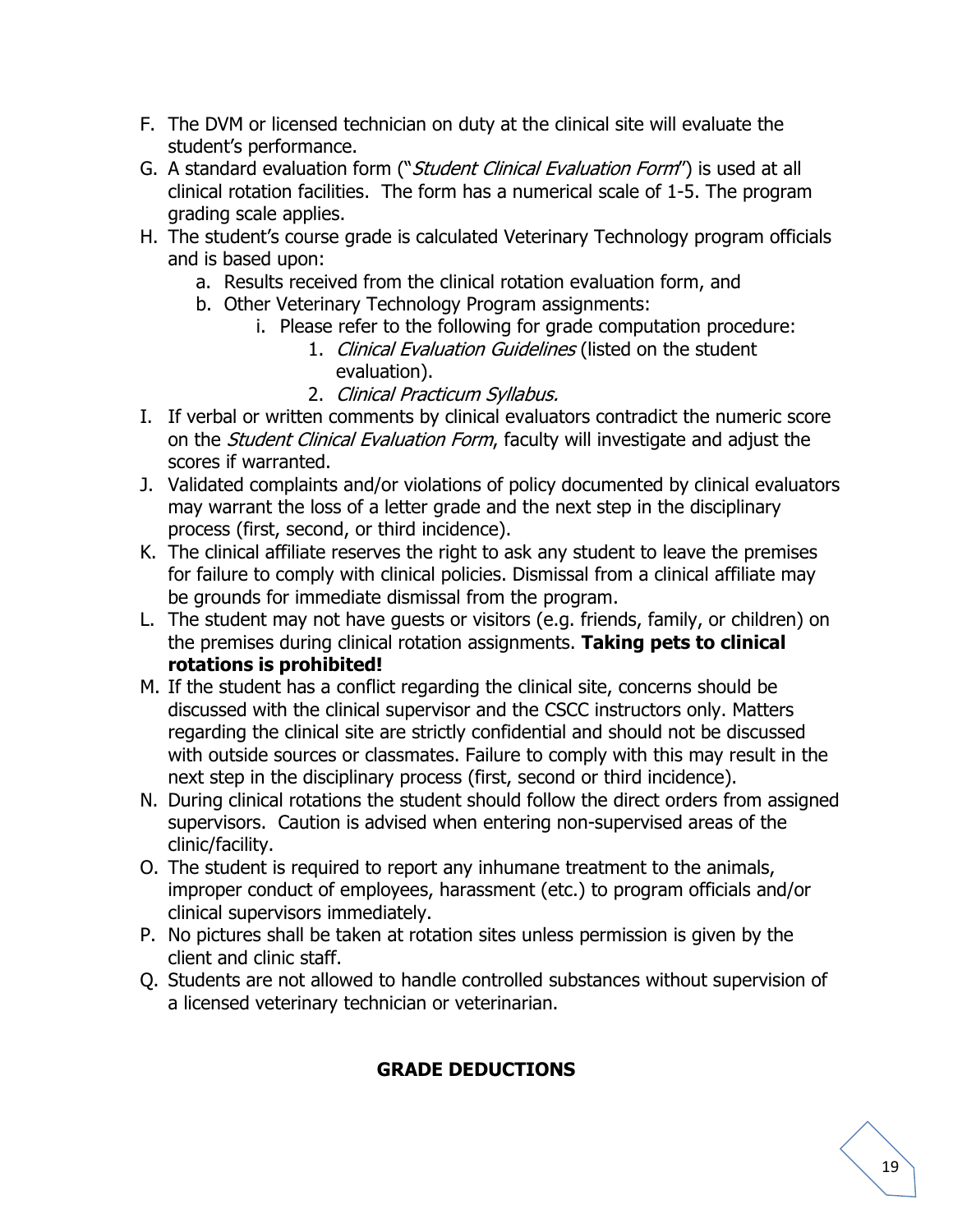These grade deductions apply to Lab class, Barn and Kennel Duty, and Clinical Rotations:

|                                                                                                | <b>POINTS</b>   |
|------------------------------------------------------------------------------------------------|-----------------|
| <b>VIOLATION</b>                                                                               | <b>DEDUCTED</b> |
| a. Not properly attired in department-approved scrubs                                          | 10              |
| b. Scrub uniform not ironed (wrinkled, unkempt)                                                | 10              |
| c. Scrub pants touch the ground                                                                | 10              |
| d. No name tag                                                                                 | 10              |
| e. Failure to bring required accessories (see page 11)                                         | 10              |
| f. Radiation monitor not worn                                                                  | 10              |
| g. Visible body piercing, including tongue piercing                                            | 10              |
| h. Open-toed/heeled or unapproved footwear                                                     | 10              |
| i. Multiple sets of stud earrings or dangling earrings                                         | 10              |
| j. Long hair down not secured in back                                                          | 10              |
| k. Necklaces, bracelets or excessive rings                                                     | 10              |
| I. Visible skin tattoos                                                                        | 10              |
| m. Scrubs not worn to lab on final exam day                                                    | 10              |
| n. Long fingernails and/or bright nail color                                                   | 10              |
| o. No lab jacket worn when handling body fluids                                                | 10              |
| p. Visitors to be present during barn/kennel duty                                              | 10              |
| q. Required items not kept in scrub pockets                                                    | 10              |
| r. Leaving any barn door open (after 2 <sup>nd</sup> time)                                     | 10              |
| s. Not latching stall doors (after 2 <sup>nd</sup> time)                                       | 10              |
| t. Not using halter and lead rope when working on horses                                       | 10              |
| u. Forgetting to let horses out of stalls after feeding<br>(the 2 <sup>nd</sup> time reported) | 10              |
| v. Not bringing required textbooks to class                                                    | 10              |
| w. Not completing share of duties for barn and kennel                                          | 25              |
| (the 2 <sup>nd</sup> time reported)                                                            |                 |
| x. Not cleaning up after pet's surgery/appointment                                             | 25              |
| y. Disrespecting instructor or classmate                                                       | 25              |
| z. Disrupting lecture or lab                                                                   | 25              |
| aa. Unprofessional conduct or behavior                                                         | 25              |

All grade deductions will be made by the following procedure:

A. **First Occurrence:** The student will be notified orally and in writing of the violation(s) and will have the designated amount of points (see above) deducted from the final course grade.

B. **Second Occurrence:** The student will be notified orally and in writing of the violation(s) and will have **two times** the designated amount of points (see above) deducted from the final course grade.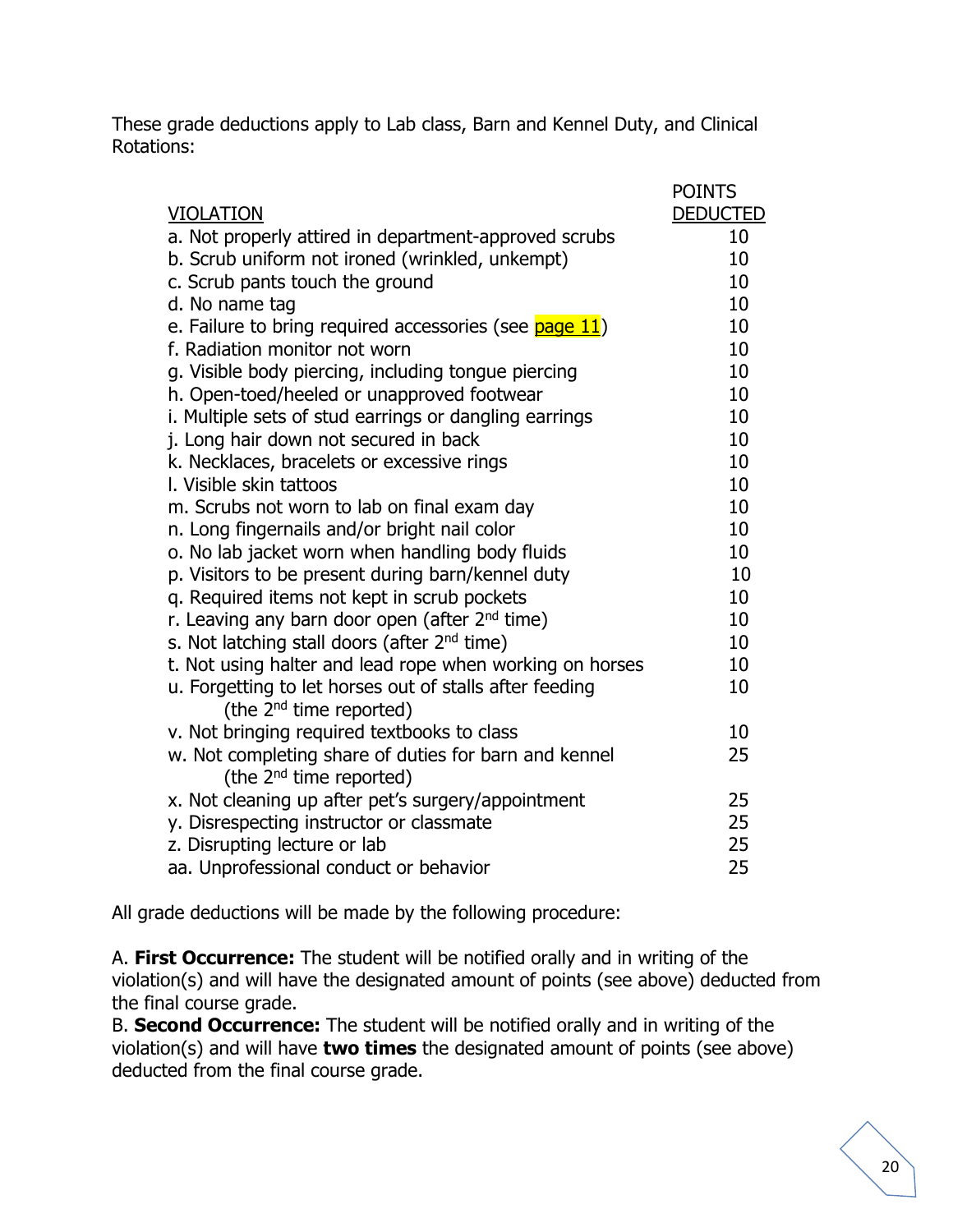C. **Third Occurrence:** Repeated occurrences will be considered willful violation of program policy and may result in an immediate letter grade deduction from the course grade and the next step in the disciplinary process (first, second, or third incidence).

# **SAFETY POLICY**

The history of injury is very low in the Veterinary Technology Program. However, students enrolled in this program must be aware of potential dangers involved in working with animals and related equipment. The student should always take appropriate precautions to avoid injury. The student should observe all departmental and clinical affiliate policies concerning safety procedures. The student should be familiar with the following guidelines to help to keep the incidence of injury low.

- A. The student is advised to carry personal health insurance during enrollment in the Veterinary Technology Program at Columbia State Community College.
- B. Columbia State Community College and the Veterinary Technology Program are not responsible for the cost of emergency room treatment or hospital expenses resulting from injury to a student by an animal (or otherwise) while a student is performing barn and kennel duty, participating in lab sessions, or performing clinical rotation assignments.
- C. Students are allowed to wear wedding bands, one pair of stud earrings, and a watch with a second hand. No other jewelry is allowed. NO jewelry can be worn to lab sessions or clinical rotations.
	- a. Injury may occur to the student if the animal's paw, nail, or tooth is caught on jewelry.
	- b. Student workings the controls of a large animal chute, or restraining or performing procedures on horses, are advised to wear a hard hat.
	- c. Students must not operate electrical appliances while standing in or near water.
	- d. Students must wear rubber gloves and eye protection when applying insecticide dips to animals.
	- e. Students are encouraged to wear rubber gloves, eye protection, and ear protections when cleaning kennels and cages.
- D. Concerning Radiography:
	- a. The student must wear protective lead shielding (e.g. apron, gloves, and thyroid protector) when performing radiographic procedures.
	- b. The student's current radiation monitor must be attached to the collar of the lab jacket, on the outside of the thyroid shield/lead apron. Monitors must be worn during all radiographic exposures.
	- c. Faculty must be present when students are operating the x-ray machines and exposures are being made.
	- d. Students must attend a demonstration of the eye-wash station in the lab and barn area.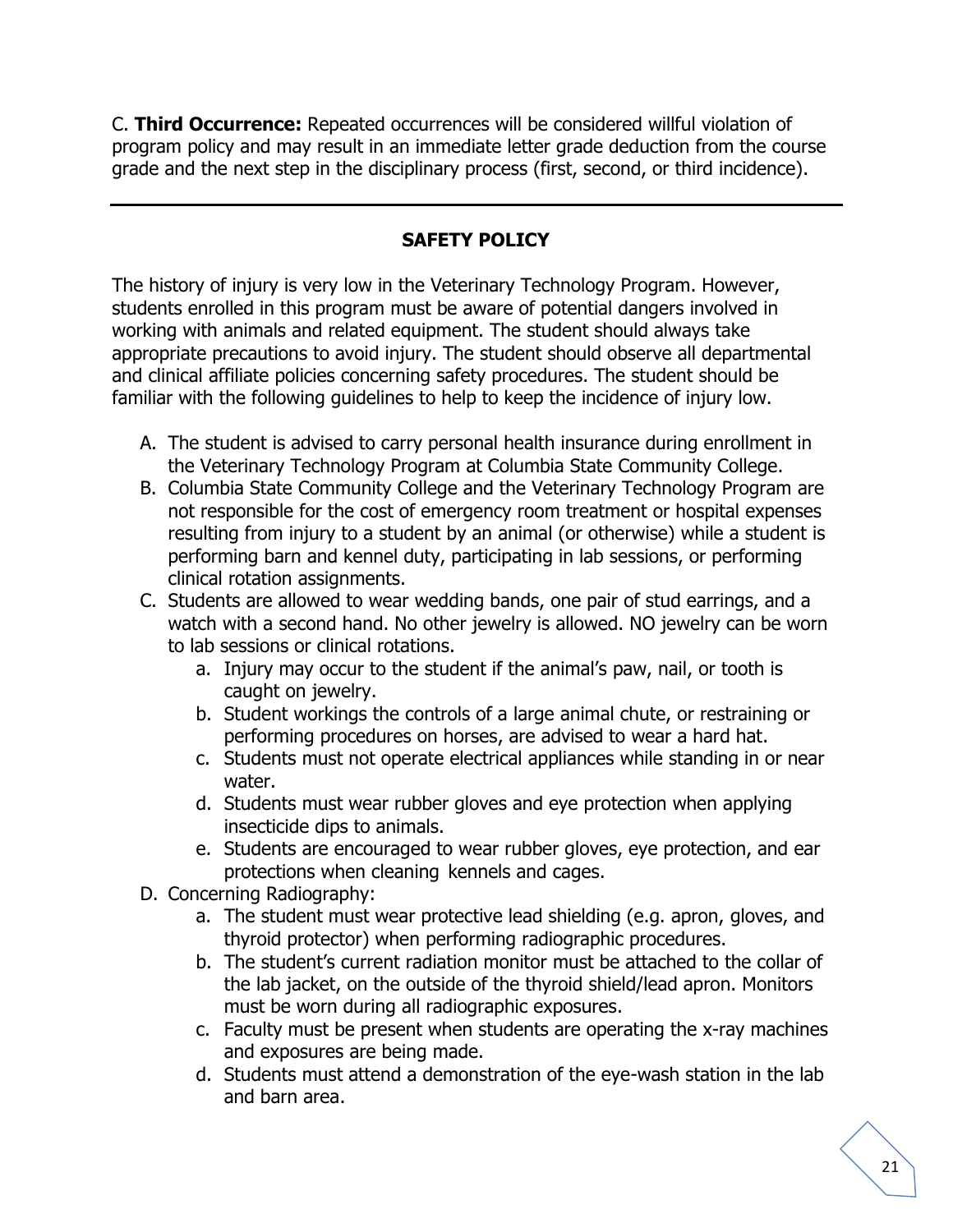- E. Student must take precaution when administering prostaglandin products, certain antibiotics, or live vaccines (e.g. Brucella or sore mouth vaccines) and take precautions to avoid self-injection and/or sharps sticks.
- F. The student must take special precautions not to touch the animal or table on which the animal is placed when electroshock is being administered to animal patients in the CPCR process.
- G. Students attacked by a large aggressive dog are instructed to cover the throat area using hands and arms and lie in a fetal position if escape or other means of self-defense are unavailable.
- H. Concerning Equines:
	- a. The student performing procedures on horses must remember to remain close to the animal to minimize the injury potential of a kick. Students should remain beyond kicking range if remaining in close proximity is out of the question.
	- b. The student must use a halter and lead rope when grooming or restraining horses.
	- c. The student must not hold the halter of a rearing horse.
- I. Proper protection (e.g. facemask or other eye protection and gloves) is required when performing dental prophylaxis.
- J. The student is strongly urged by the Veterinary Technology Program to obtain pre-exposure rabies vaccinations. Students choosing not to get the vaccinations are required to sign a statement of voluntary refusal.
- K. The student is expected to adhere to the "Policy of Universal Precautions" when there is potential exposure to human bodily fluids.
- L. Students are encouraged to keep a current status for tetanus vaccination.
- M. Students are cautioned not to attempt to break up a dog or cat fight should this occur at Columbia State Community College or at clinical rotation sites. Students are encouraged to:
	- a. Obtain help,
	- b. Use a catch pole if the fight must be broken up,
	- c. Never use your hands to break up a fight, and
	- d. Never break up a fight alone.

# **AGGRESSIVE ANIMAL POLICY**

The Veterinary Technology Program does not accept aggressive animals from Maury County Animal Shelter (MCAS) for teaching purposes. Any animal exhibiting aggression is returned to MCAS in exchange for a replacement animal. In the event an animal becomes aggressive during an appointment (i.e.: vaccinations, blood work, etc.), a muzzle is put in place and additional restraint is performed. All student-animal interactions during laboratory procedures are overseen by program officials.

# **ANIMAL BITE & SCRATCH POLICY**

 $\mathcal{L}_\mathcal{L} = \mathcal{L}_\mathcal{L} = \mathcal{L}_\mathcal{L} = \mathcal{L}_\mathcal{L} = \mathcal{L}_\mathcal{L} = \mathcal{L}_\mathcal{L} = \mathcal{L}_\mathcal{L} = \mathcal{L}_\mathcal{L} = \mathcal{L}_\mathcal{L} = \mathcal{L}_\mathcal{L} = \mathcal{L}_\mathcal{L} = \mathcal{L}_\mathcal{L} = \mathcal{L}_\mathcal{L} = \mathcal{L}_\mathcal{L} = \mathcal{L}_\mathcal{L} = \mathcal{L}_\mathcal{L} = \mathcal{L}_\mathcal{L}$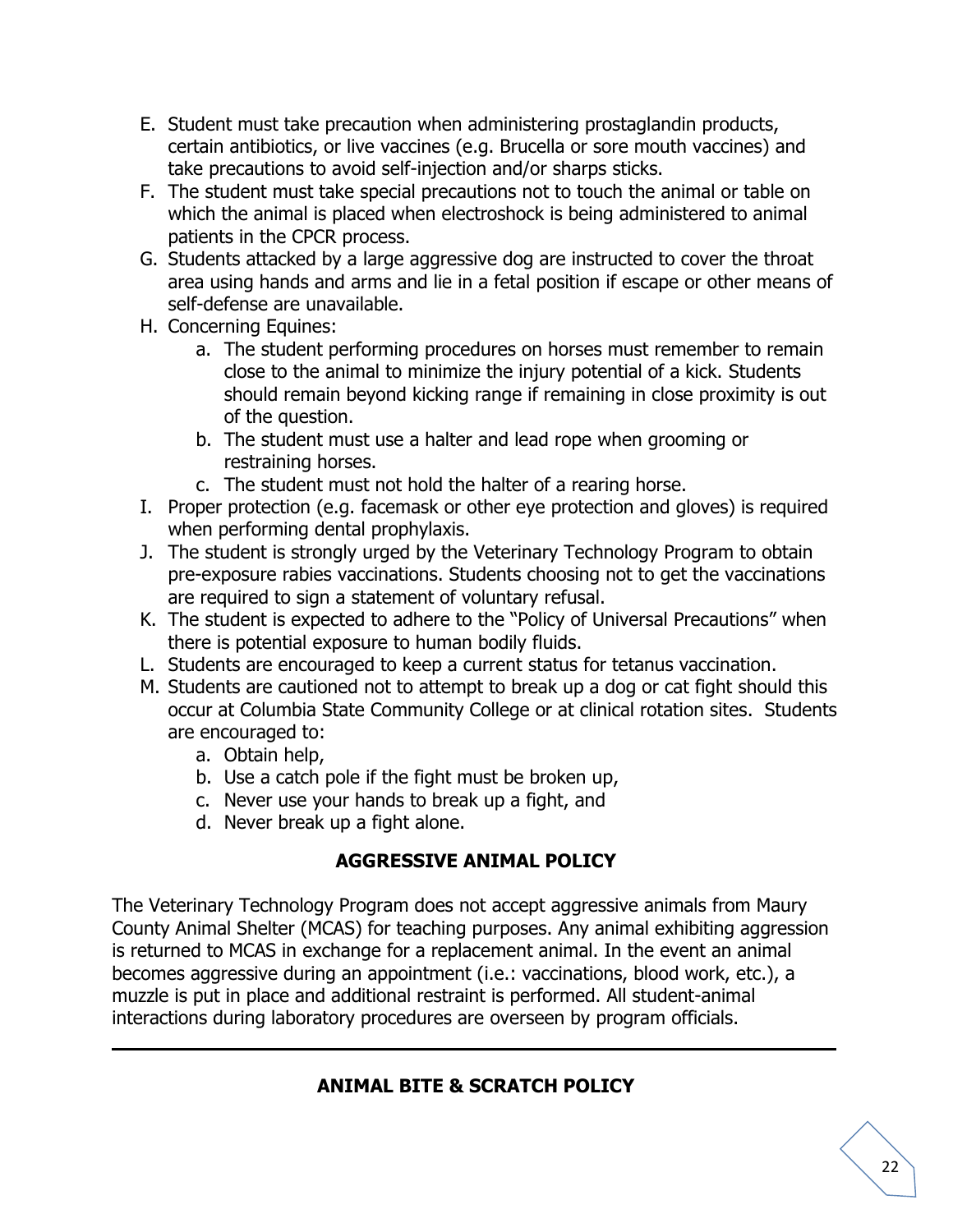The Veterinary Technology Program and Columbia State are not responsible for the cost of emergency room treatment or hospital expenses resulting from injury to a student, as indicated on  $p. 21$  of the Student Policy Manual. In the event a bite or severe scratch occurs, the student is to tell the person in charge what happened, wash the injury and apply a bandage if necessary. Students may be advised to seek medical attention, but the decision is the student's. A written report of any incident is placed in the student's file.

# **PREGNANCY POLICY**

**\_**\_\_\_\_\_\_\_\_\_\_\_\_\_\_\_\_\_\_\_\_\_\_\_\_\_\_\_\_\_\_\_\_\_\_\_\_\_\_\_\_\_\_\_\_\_\_\_\_\_\_\_\_\_\_\_\_\_\_\_\_\_\_\_\_\_\_\_\_\_\_

Students enrolled in the program are instructed in proper safety precautions and personnel radiation monitoring with an emphasis on overall student protection. Due to the comprehensive nature of the program, the hands-on animal skills required, and the importance of maintaining a clinical schedule without interruption, students enrolled in this program are strongly encouraged **NOT** to become pregnant during the five semesters of education. A student who believes she is pregnant may voluntarily declare her pregnancy by requesting a Declaration of Pregnancy form from program officials and is advised to declare early in pregnancy. Upon declaration, a second personnel radiation-monitoring device (fetal monitor) is provided for the duration of the pregnancy.

# **A student who chooses to declare pregnancy has three options:**

**Option #1:** Continue in the program with modification (to avoid potential areas of exposure) to schedules. In this instance, the student is responsible for informing clinical staff as needed. The student will not be able to graduate until all courses and essential skills are completed. A grade of "I" (incomplete) may be awarded if a course is not completed. This may delay completion of the program for the student.

*Option #2:* Continue in the program without modification to schedules. In this instance, the student is completely responsible for the radiation safety of the embryo/fetus and incidents, which could occur handling small and large animals. The program, college, nor any clinical education affiliate are responsible for the safety of the fetus. The student will not be able to graduate until all courses and essential skills are completed. A grade of "I" (incomplete) may be awarded if a course is not completed. This may delay completion of the program for the student.

**Option #3:** Choose to withdraw from the program and attempt readmission the following year. A student in good standing academically who withdraws voluntarily due to pregnancy will be readmitted if there is space available.

 $\mathcal{L}_\mathcal{L} = \mathcal{L}_\mathcal{L} = \mathcal{L}_\mathcal{L} = \mathcal{L}_\mathcal{L} = \mathcal{L}_\mathcal{L} = \mathcal{L}_\mathcal{L} = \mathcal{L}_\mathcal{L} = \mathcal{L}_\mathcal{L} = \mathcal{L}_\mathcal{L} = \mathcal{L}_\mathcal{L} = \mathcal{L}_\mathcal{L} = \mathcal{L}_\mathcal{L} = \mathcal{L}_\mathcal{L} = \mathcal{L}_\mathcal{L} = \mathcal{L}_\mathcal{L} = \mathcal{L}_\mathcal{L} = \mathcal{L}_\mathcal{L}$ 

The student must submit, **in writing**, the choice of options regarding pregnancy.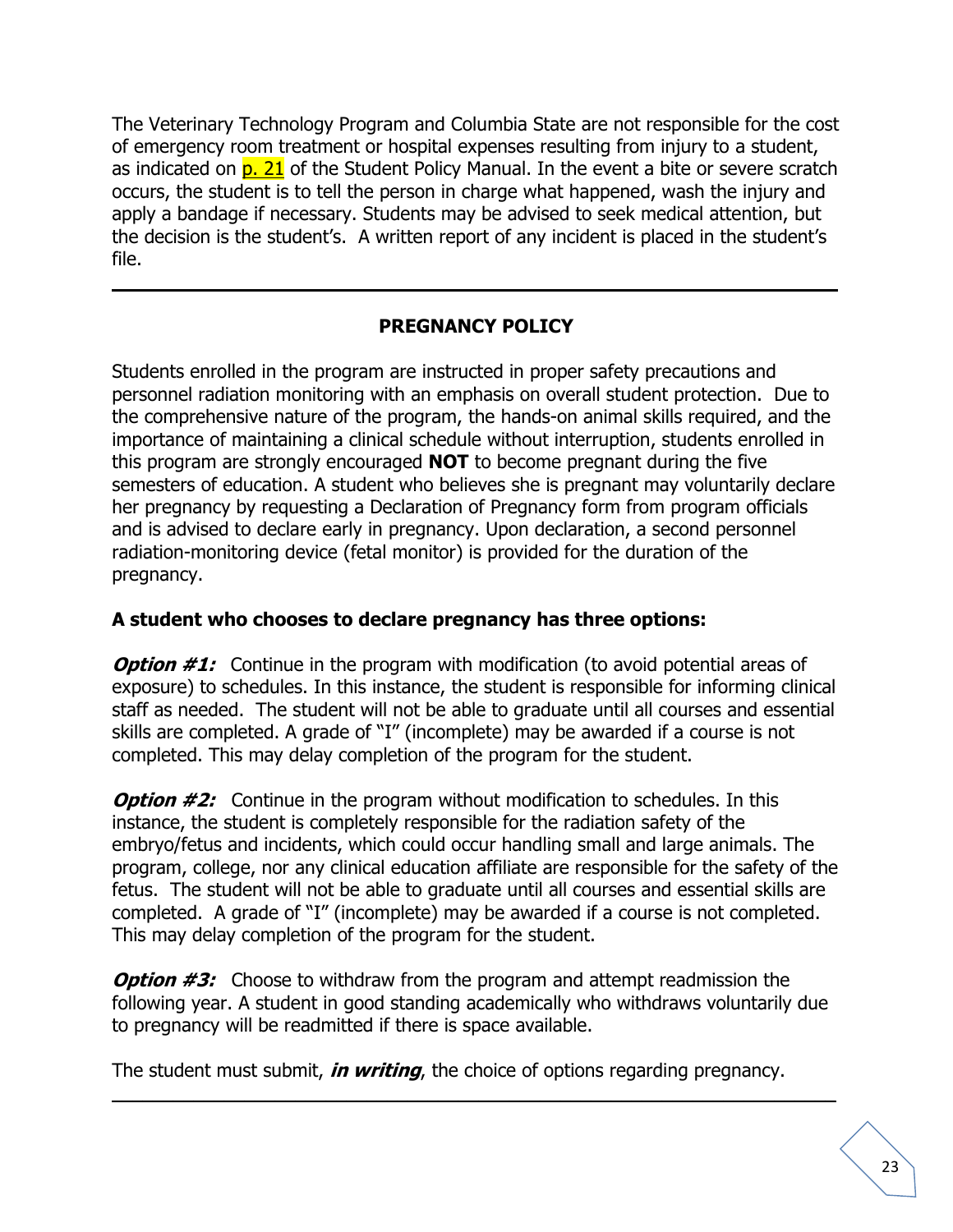### **AMERICANS WITH DISABILITIES POLICY**

Students who wish to declare a disability and request accommodations should contact the Coordinator of Disability Services (Jones Student Center, Room 147; (931) 540- 2857) as soon as possible each semester. Every student is responsible for providing written notice of any approved accommodations to course instructors each semester of enrollment. Approved accommodations will be provided after notice is given to faculty and do not apply to work completed prior to notice.

The following is the Columbia State Community College approved ADA statement (Policy 02-12) for college syllabi: "Columbia State Community College welcomes students into the college's educational programs. If anyone in this course has a disability, please contact Disability Services in JSC 147 or call (931)540-2857. If you have any further questions regarding this announcement, please make an appointment with me during my office hours."

# **MISCELLANEOUS POLICIES**

- A. Educational goals and achievement must each students be top priority. Employment/outside activities will not be a reason for:
	- a. Missing or Rescheduling Classes/Labs/Clinical rotations,
	- b. Tardiness,
	- c. Leaving early, or
	- d. Missing barn/kennel duty.
- B. The student is responsible for contacting the instructor if additional help is needed in any Veterinary Technology course.
- C. The student is responsible for contacting the instructor concerning a grading error.
- D. The student should adhere to the Occupational Safety and Health Association (OSHA) regulations pertaining to veterinary medicine.
- E. The student should refrain from having personal conversations during class presentations, guest lecturers, and lab exercises.
- F. A student engaged in personal conversations may be asked to leave and is required to follow the make-up policy for work missed.
- G. Sleeping during class and lab will not be tolerated.
- H. A student sleeping during class may be asked to leave and required to follow the make-up policy for work missed.
- I. The student is expected to clean up after all lab and other appropriate courserelated activities.
- J. Students finding a situation in need of cleaning are expected to do so regardless of who caused the mess.
- K. No animals will be permitted in the surgical area except the patient.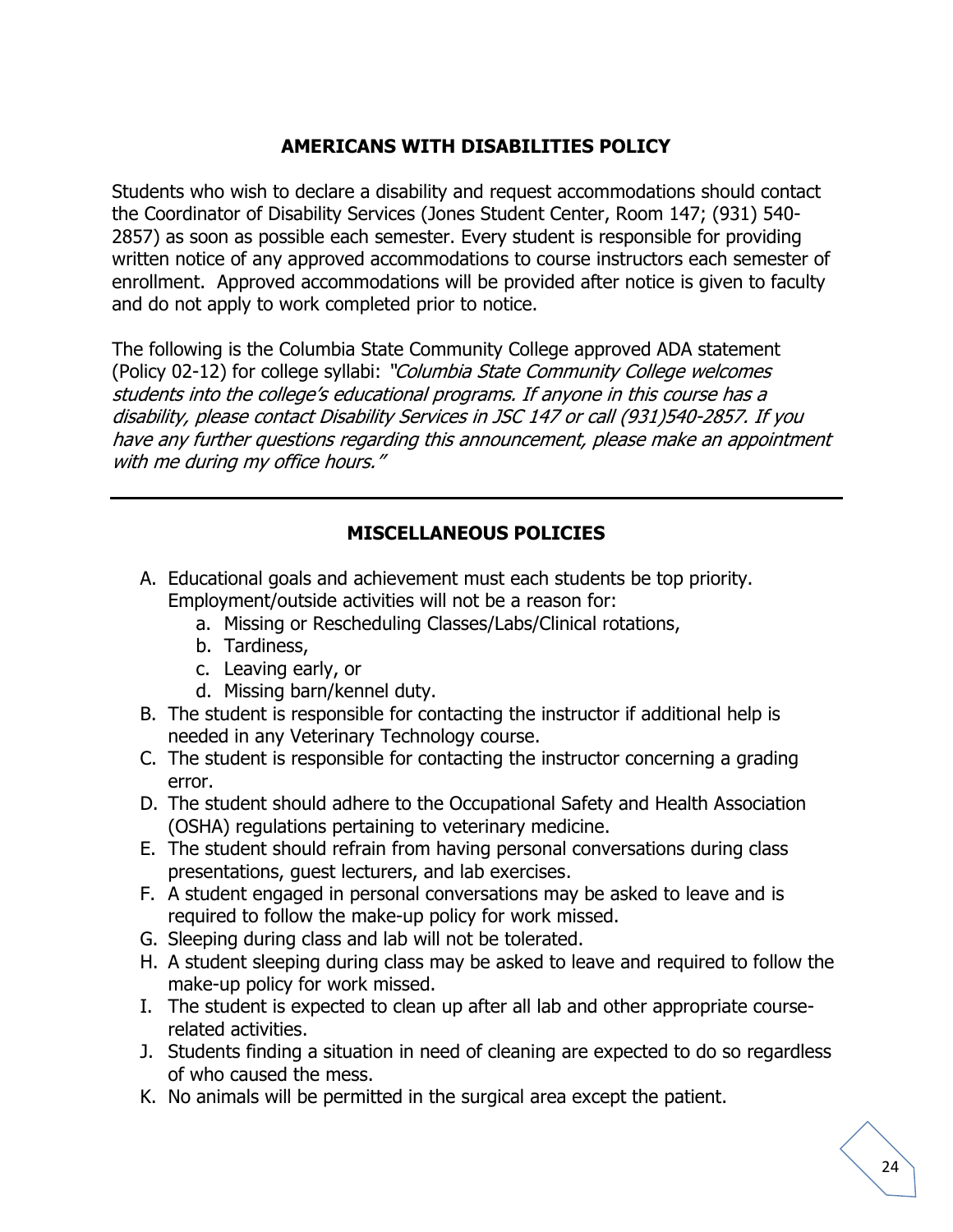- L. Personal pets:
	- a. Are not allowed in the barn or on barn grounds.
	- b. Are to be on a leash when brought into the Health Science Building or onto college property.
- M. Electronic devices used by students are subject to faculty inspection to determine appropriate use.
- K. Students are responsible for conducting a degree audit of academic progress periodically to ensure staying on track for degree completion within the fivesemester frame. Coursework from other institutions transfers for credit only if the required minimum course grade is met.
- L. Keep a copy of the class contact list with at home and in the car readily available.
- M. The desktop teaching computer in HS 104 is not for student use. Students are to use the student laptop located in HS 104 or computers in designated computer labs. Columbia State students are expected to be able to produce a valid student ID upon request by faculty/staff/employees.

Recording of learning activities is allowed only with faculty permission and is to be used for educational purposes by individual students. When recording is permitted, all students should be aware voices/images might be captured during this process. No portion of instructional recordings may be reproduced or published by students.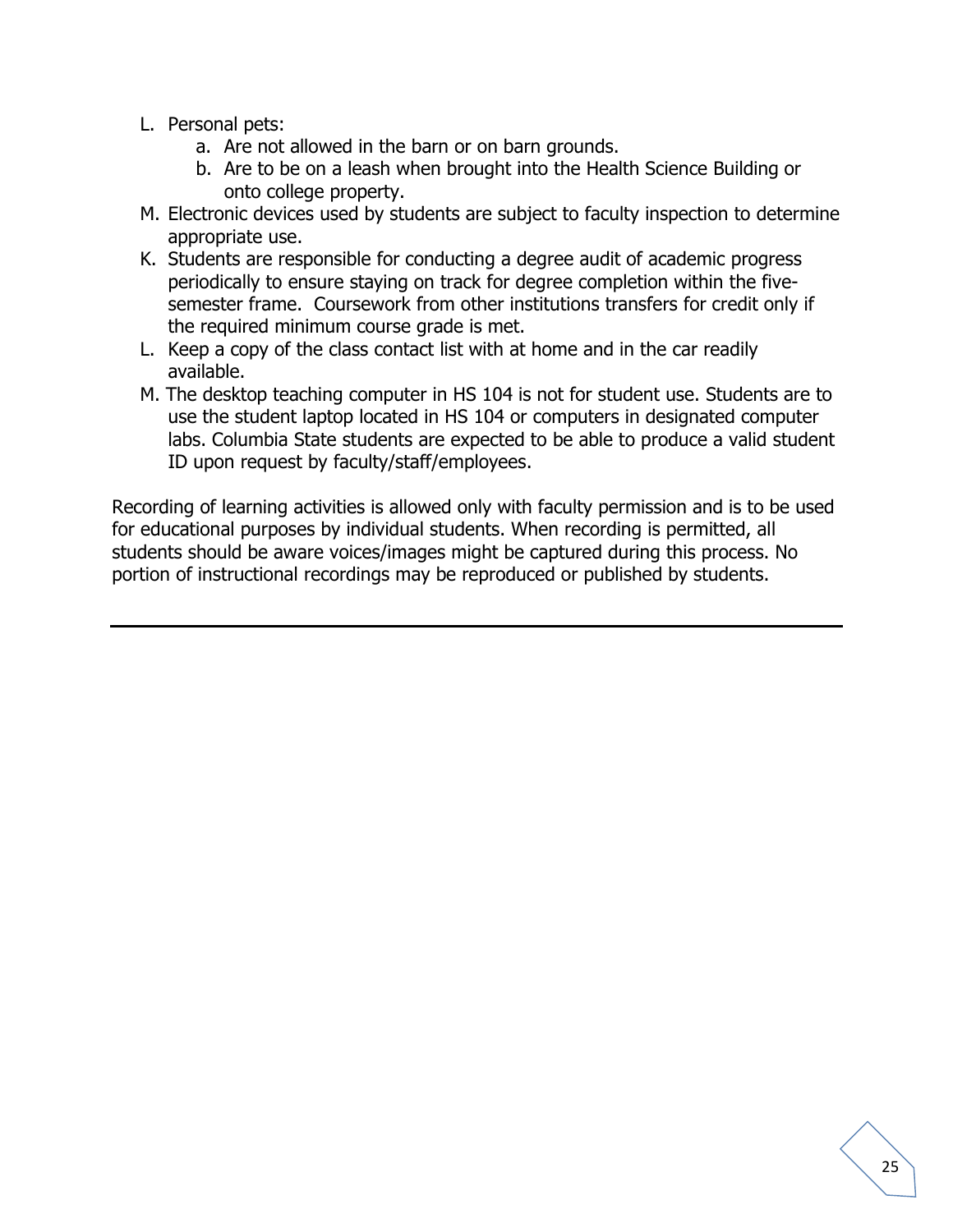### **GENERAL INFORMATION**

#### **Health Science Building**

The Vet Tech program shares the building with the Radiology Program. Students are expected to demonstrate courtesy, professionalism, and good manners at all times in the building.

The Veterinary Technology program classrooms are areas where laboratories are also conducted. In accordance with OSHA standards, students are not allowed to eat or drink in these areas. In addition, no pets are allowed in room 104.

#### **Communication**

Email

- 1. Students' Columbia State email is the primary means of communication between an Instructor and student(s).
- 2. Students are advised to check Columbia State email at least daily.

3. Students without email capability at home are encouraged to use computers available at the college

#### **Withdrawals**

Students wishing to withdraw from the Veterinary Technology Program, or any course needed to obtain the degree, must meet with program officials prior to withdrawing. An official letter of withdrawal will be required.

#### **Pet Surgery/Appointments/Illnesses**

Program officials cannot guarantee all students will be able to have surgery done on pets. Surgery appointments are made on a first-come, first-serve basis, with consideration for learning/instructional needs. No surgery is done on students' pets during the summer semester. The pet must belong to the student or the student's immediate family.

- A. Appointments must be made with an instructor with a minimum of 24 hours' notice.
- B. Animals brought to the Health Science Building will be placed in a cage with a cage card stating: Name of animal, Name of owner, Date, & reason for appointment.
- C. An animal who barks or becomes loud may be moved to the kennel area.
- D. The student is responsible for cleaning the cage/run at the conclusion of the day.
- E. If the above steps are not followed, the student will have **25 points deducted** from the course grade.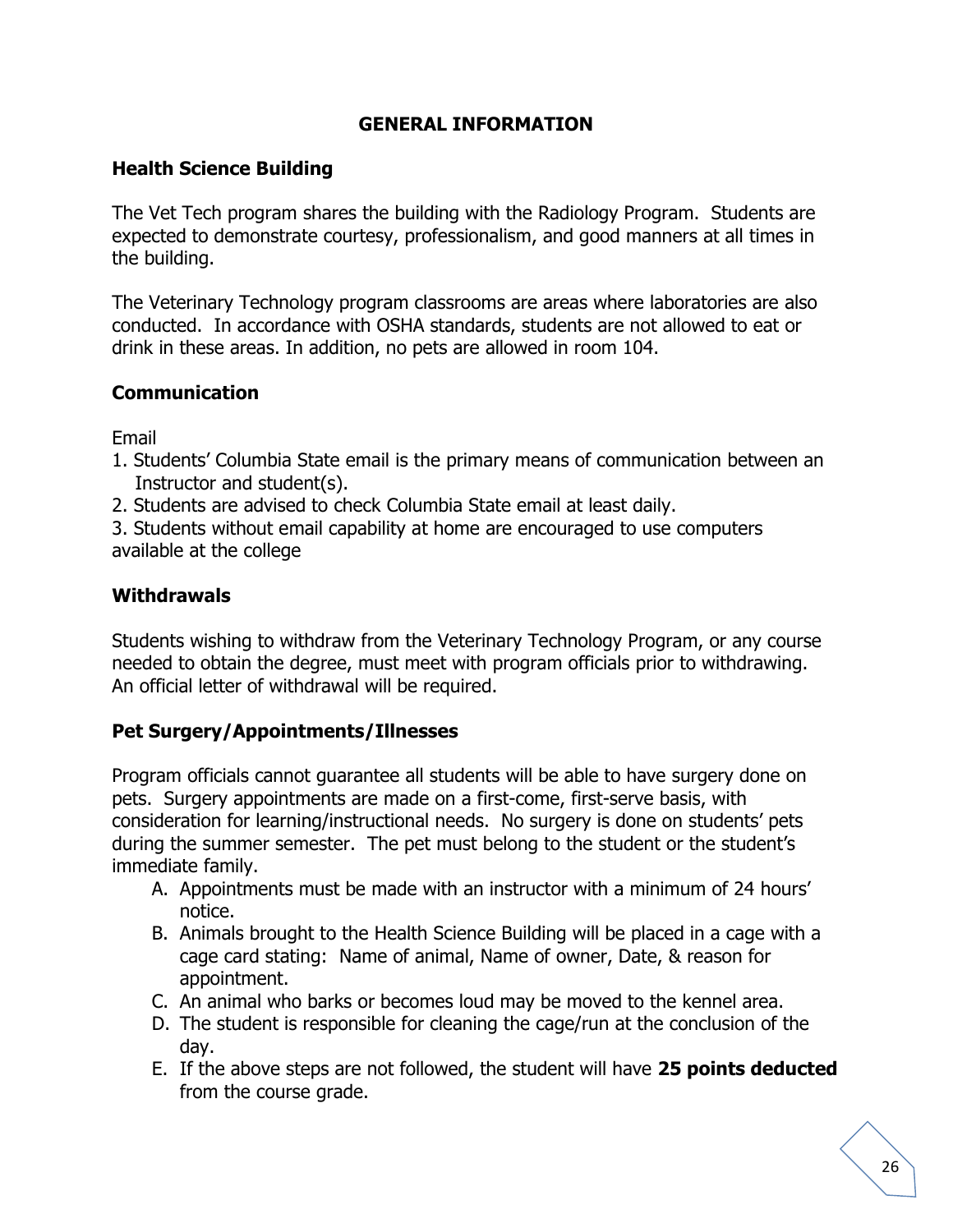# **GROUNDS FOR IMMEDIATE DISMISSAL**

\_\_\_\_\_\_\_\_\_\_\_\_\_\_\_\_\_\_\_\_\_\_\_\_\_\_\_\_\_\_\_\_\_\_\_\_\_\_\_\_\_\_\_\_\_\_\_\_\_\_\_\_\_\_\_\_\_\_\_\_\_\_\_\_\_\_\_\_\_\_\_

The Grounds for Immediate Dismissal are listed below. The nature and severity of these acts of misconduct have been determined to justify immediate dismissal from the program without progressive discipline. A student may be dismissed from the program at any time during enrollment for violation of any one of the grounds listed.

- 1. Failure to earn the minimum required grade (below a "C") in any Veterinary Technology course, AGRI 1020, AGRI 1025, and BIOL 2230.
- 2. Insubordination (includes disobedience, defiance, unruliness, noncompliance, and rebelliousness).
- 3. The conviction and/or known use of, distribution of, or possession of illegal drugs or controlled substances. (Possession of alcohol or controlled substances for personal consumption on campus or at a clinical site).
- 4. Failure to accomplish clinical assignments and objectives.
- 5. Unprofessional or unethical conduct.
- 6. Any form of Academic Dishonesty ( $\frac{\text{see page 13}}{\text{base 13}}$ ). Dismissal from a clinical affiliate for violations of policies and regulations or misconduct.
- 7. Leaving clinic without permission for non-emergency situations.

These, or any acts of misconduct, which endanger the safety, health, or well-being of another or an animal, may result in immediate dismissal from the program without warning.

In all cases, the student will be apprised of the right of due process of appeal as provided by the college in the Student Handbook and outlined in the Veterinary Technology Student Policy Manual.